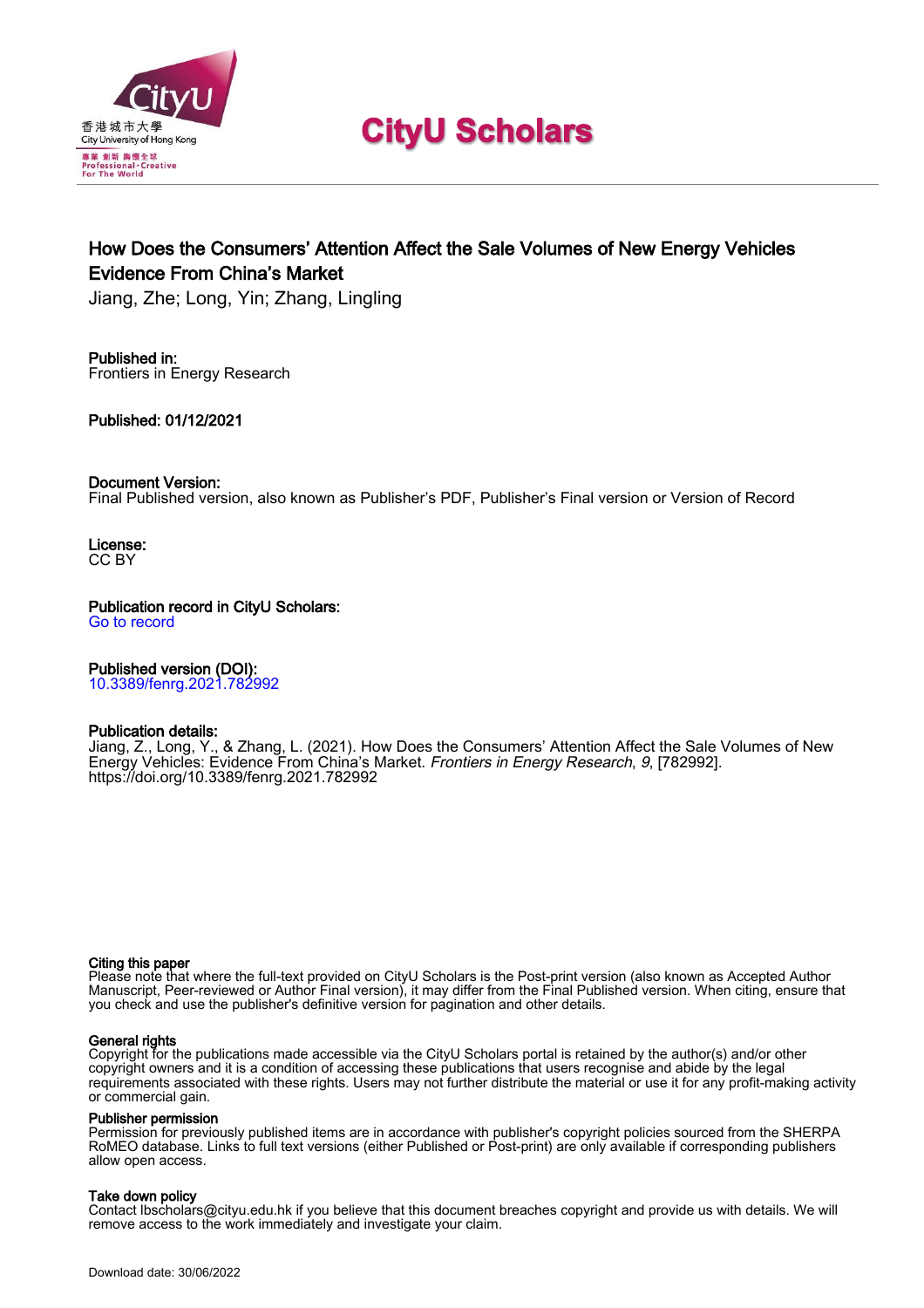



# [How Does the Consumers](https://www.frontiersin.org/articles/10.3389/fenrg.2021.782992/full)' Attention [Affect the Sale Volumes of New Energy](https://www.frontiersin.org/articles/10.3389/fenrg.2021.782992/full) [Vehicles: Evidence From China](https://www.frontiersin.org/articles/10.3389/fenrg.2021.782992/full)'s [Market](https://www.frontiersin.org/articles/10.3389/fenrg.2021.782992/full)

## Zhe Jiang $^{1,2}$ , Yin Long $^3$  and Lingling Zhang $^{1\star}$

<sup>1</sup>School of Economics and Management, University of Chinese Academy of Sciences, Beijing, China, <sup>2</sup>School of Energy and Environment, City University of Hong Kong, Hong Kong, China, <sup>3</sup>Troop of People's Liberty Army, Beijing, China

The promotion of new energy vehicles is a grand plan across countries to achieve carbon neutrality and air purification. The sale volume of new energy vehicles is affected by many factors, yet it is the attitude of consumers themselves that has the final decisive role. We use four representative Baidu search indexes as the variables representing the attention of consumers and take variables of economic, population, and income as control variables for regression analysis from the national and sub-economic regional perspectives respectively. Results show that search indexes of "new energy vehiclek." "new energy vehicles battery", and 'charging pile' all have significant positive impacts on the sales of new energy vehicles to varying degrees while the index of 'automobile spontaneous combustion' has a significant negative impact on the sale volume. This study, therefore, verifies that the consumer attention represented by search indexes is an important yet uncovered factor affecting the sale volume of new energy vehicles. Besides, due to people's prejudice against spontaneous combustion accidents of new energy vehicles, consumers have a cognitive bias about the spontaneous combustion rate of new energy vehicles especially in less developed areas of China.

# **OPEN ACCESS**

#### Edited by:

Quande Qin, Shenzhen University, China

#### Reviewed by:

Huaping Sun, Jiangsu University, China Hongyan Zhang, China University of Petroleum (Huadong), China

#### \*Correspondence:

Lingling Zhang [zhangll@ucas.ac.cn](mailto:zhangll@ucas.ac.cn)

#### Specialty section:

This article was submitted to Sustainable Energy Systems and Policies a section of the journal Frontiers in Energy Research

Received: 25 September 2021 Accepted: 27 October 2021 Published: 08 December 2021

## Citation:

Jiang Z, Long Y and Zhang L (2021) How Does the Consumers' Attention Affect the Sale Volumes of New Energy Vehicles: Evidence From China's Market. Front. Energy Res. 9:782992. doi: [10.3389/fenrg.2021.782992](https://doi.org/10.3389/fenrg.2021.782992)

Keywords: new energy vehicle, consumer attention, sale volume, cognitive bias, search trend

# 1 INTRODUCTION

The proliferation of new energy vehicles is considered an important step towards the reduction of harmful gases and achieving carbon neutrality [\(Thomas, 2009;](#page-13-0) [Hill et al., 2019](#page-12-0); [Spangher et al., 2019\)](#page-13-1). Accordingly, governments around the world plan to adopt new energy vehicles to build a sustainable transport system and have set goals to promote new energy vehicles adoption ([Mock and Yang, 2014;](#page-12-1) [Nie et al., 2016\)](#page-13-2). Yet, despite continuous financial supports and technological advances, the current market penetration rate of new energy vehicles is still quite low [\(Wang et al., 2019](#page-13-3)). Therefore, the academic has conducted extensive research on the influencing factors of the sales of new energy vehicles. The existing literature investigates a comprehensive list of elements that are related to the adoption of new energy vehicles, including but not limited to the four following categories: policy, economic, socio-demographic, and personal preference factors. [Table 1](#page-2-0) summarizes some typical literature on factors impacting the sale volume of new energy vehicles.

Although the above literature has studied the factors affecting the sales of new energy vehicles from various aspects, there exists little research focusing on the impact of consumer attention on sales of new energy vehicles. Additionally, the sale volume of commodities is ultimately determined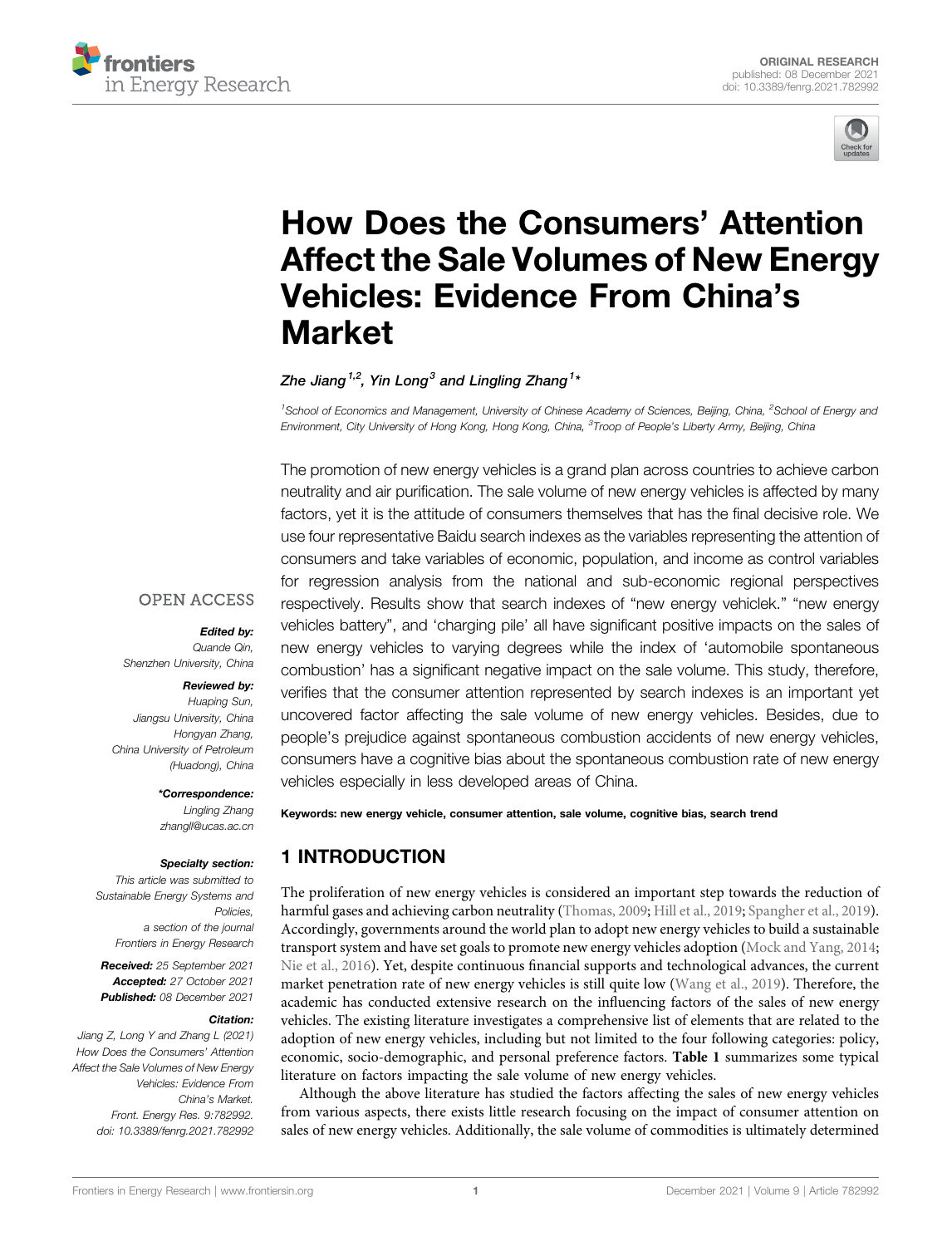<span id="page-2-0"></span>TABLE 1 | Literature on factors affecting new energy vehicles.

| Category               | <b>References</b>                  | Country              | <b>Research interest</b>            | <b>Main results</b>                                                                                                                           |
|------------------------|------------------------------------|----------------------|-------------------------------------|-----------------------------------------------------------------------------------------------------------------------------------------------|
| Policy                 | Ma et al. (2017)                   | China                | Purchase subsidy                    | Positive co-integration for the relationship between the new energy vehicles<br>market share and the new energy vehicles purchase subsidy     |
|                        | Wu et al. (2021)                   | China                | tightened dual-credits<br>regime    | Remarkable policy pressure and inevitable execution challenges of the<br>recently tightened dual-credits regime                               |
|                        | Jenn et al. (2013)                 | US                   | Energy Policy Act of<br>2005        | It increased the sales of hybrids from 3 to 20% depending on the vehicle<br>model considered                                                  |
| Economic               | Palmer et al. (2018)               | UK, US, and<br>Japan | total Cost of Ownership             | Market share was found to be strongly linked to hybrid electric vehicle Total<br>Cost                                                         |
|                        | Sovacool et al. (2019)             | China                | cost considerations                 | Chinese consumers have strong preferences about the related costs when<br>they think about purchasing electric vehicles                       |
|                        | Soltani-Sobh et al.<br>(2017)      | US                   | electricity price                   | Electricity price is negatively associated with electric vehicle use                                                                          |
| Socio-<br>demographic  | Zarazua de Rubens<br>(2019)        | Nordic countries     | clusters demographics               | Three key elements regarding the price, the range, and the environmental<br>attributes of electric vehicle                                    |
|                        | Higueras-Castillo et al.<br>(2020) | Spain                | clusters demographics               | The driving range is the most important factor                                                                                                |
|                        | Berkeley et al. (2018)             | <b>UK</b>            | clusters demographics               | High purchase price and the availability of public charging stations emerged<br>as the most substantive barriers to electric vehicle adoption |
| Personal<br>preference | Ma et al. (2019)                   | China                | preference for electric<br>vehicles | Prices, car classification, and powertrain types were the most important<br>factors influencing consumer response                             |
|                        | Liao et al. (2019)                 | Netherlands          | preference for electric<br>vehicles | Vehicle leasing is the most popular option while battery leasing is less<br>preferred than full price purchase                                |
|                        | Wang et al. (2020)                 | China                | preference for electric<br>vehicles | Safety awareness is closely related to the sale volume of electric vehicle                                                                    |

by the behavior of consumers and the quantification of consumer attention can extract the important factors affecting the sale volume. In previous literature, the depiction of consumers' behavior is mainly obtained through the questionnaire survey ([Hao et al., 2016;](#page-12-2) [Liao et al., 2019](#page-12-3); [Maheshwari et al., 2016\)](#page-12-4). However, the questionnaire survey has a certain lag and cannot reflect the real-time attitude and attention of consumers. On the contrary, the emergence of the Internet has changed consumers' consumption habits for the development of search engines has made it possible to provide related information immediately. Thanks to the emergence of Internet search engines, for example, Google and Baidu, the detailed information of almost all products can be easily found through the Internet and consumers are now more likely to get information from the Internet before making a shopping decision.

Because automobiles are relatively higher-value commodities, people tend to spend longer time and obtain more information in comparing potential goods to make the decision([Mitchell and](#page-12-5) [Prince, 1993](#page-12-5)). Due to the convenience of Internet search engines illustrated in the previous part, customers typically use online searches to access commodity information. Searching for prepurchase information is regarded as an integral element of the consumer's buying behavior [\(Akalamkam and Mitra, 2018\)](#page-12-6). Specifically, about 50% of the customers spend more than ten hours identifying the best matching vehicle for their requirements([Wachter et al., 2019](#page-13-4)). Some scholars have used the search indexes in the research on the sales of new energy vehicles [\(Wachter et al., 2019](#page-13-4); [Yang and Zhang, 2020;](#page-13-5) [Zhang](#page-13-6) [et al., 2017\)](#page-13-6). However, almost all the literature is aimed at sale volume forecasting and as far as we know, there is no attempt to

explore the impact of consumer attitudes on sale volume through the search indexes.

To explore this possible relationship between consumer attention and commodity sales, we assume that on the whole, consumers' search volume for phrases related to new energy vehicles may have a certain impact on the sale volume of new energy vehicles. We use the Baidu Index<sup>1</sup>, a measure of search volume similar to Google Trends, as our dependent variable for we focus on the Chinese market and Baidu is the largest search engine in China with around 79.89% market share<sup>2</sup>. Baidu index is based on the search volume of Internet users, taking keywords as the statistical object, scientifically calculation of the weighted sum of search frequency of the specific keyword in search engine. According to the main factors that consumers need to consider in the purchase of new energy vehicles, we choose Baidu indexes of four keywords as our research objects: "new energy vehicle" "new energy vehicle battery" "charging pile", and "automobile spontaneous combustion". Results show that the first three search indexes all have significant positive impacts on the sales of new energy vehicles to varying degrees while the index of 'automobile spontaneous combustion' has a significant negative impact on the sale volume.

The contribution of this paper is mainly reflected in the following aspects. First, to the best of our knowledge, it is the first study to explore the impacts of search indexes on new energy

1 <https://index.baidu.com/>

2 <https://gs.statcounter.com/search-engine-market-share/all/china>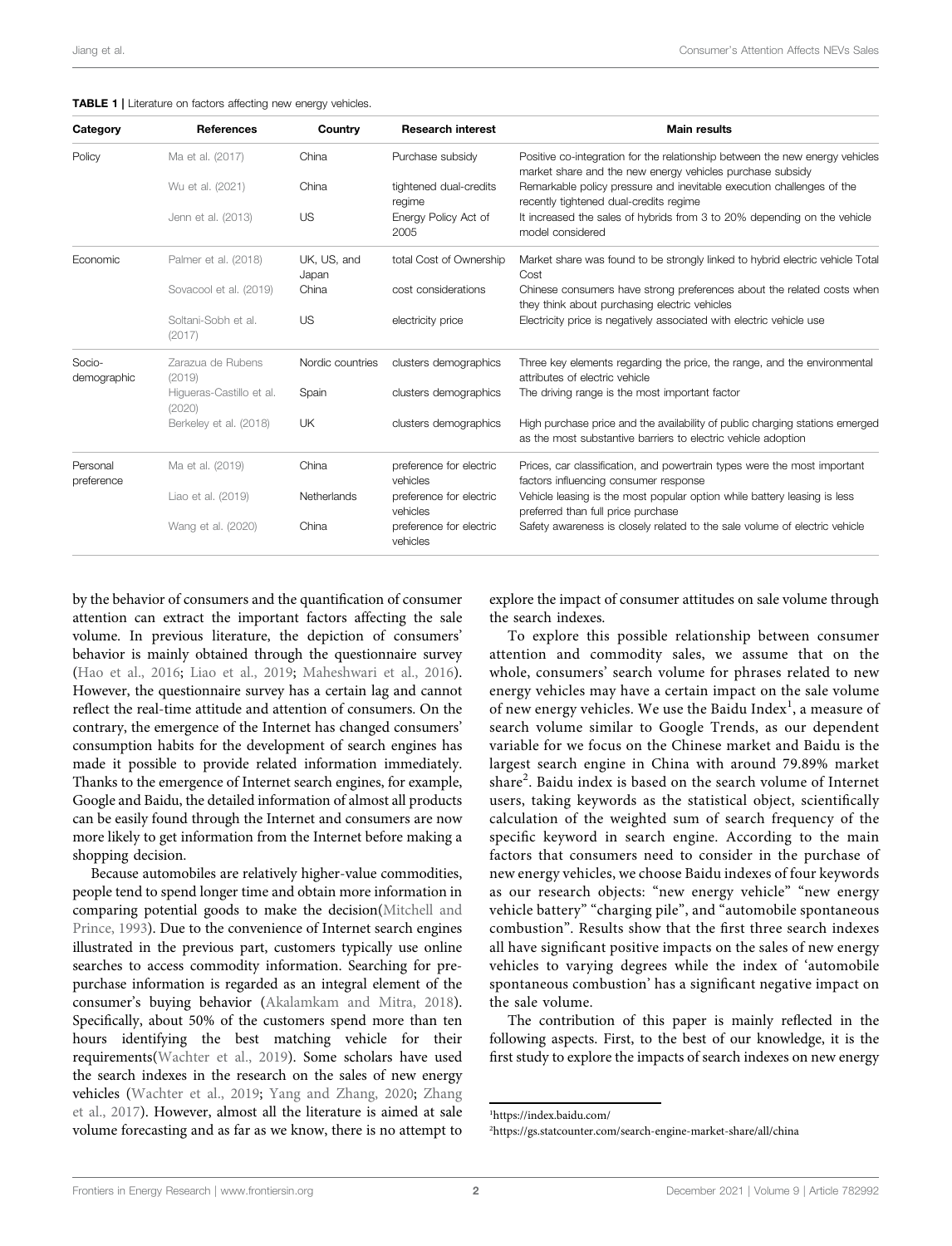

<span id="page-3-0"></span>vehicle sales. In addition, we not only use the straight-forward keyword of "New energy vehicle" but also commodity-related factors that may affect consumers' purchase intention as research objects, which sheds light on a new way to investigate the influence of consumer attitude on product sales. Second, the study suggests that consumers in regions of various economic development levels may have different concerns about new energy vehicles when making purchasing decisions, which provides useful information for manufacturers and governments to further promote new energy vehicles. Last, this study has found a cognitive bias in the adoption of new energy vehicles. Specifically, it reveals that people's attention to 'spontaneous combustion' of new energy vehicles has an excessively negative impact on sale volume, but in fact, the spontaneous combustion rate of new energy vehicles is much lower than that of fuel vehicles.

The rest of the paper is organized as follows. Indexes Choice and Research Hypotheses introduces the background and puts forward the research hypotheses. Related Methodologies and Data presents the data and variables used in the study and the models for the research. Empirical Results analyzes the empirical results and Discussion and Conclusion discusses the main findings, gives policy implications, and provides several future research topics.

# 2 INDEXES CHOICE AND RESEARCH HYPOTHESES

Baidu doesn't provide search indexes for all keywords, so in our study, we select phrases that both exist in Baidu's search index library and can point precisely to specific information. The most direct search keyword for consumers when making purchase choices is the product itself, and this choice of keywords can be found in many pieces of literature on the relationship between consumer search index and product

sales([Fritzsch et al., 2020](#page-12-12); [Geva et al., 2015](#page-12-13); [Ruohonen and](#page-13-13) [Hyrynsalmi, 2017\)](#page-13-13). Additionally, in the previous literature about forecasting new energy vehicles sales using search indexes, researchers all use the products themselves as the search index. [Figure 1](#page-3-0) also shows the trends of China's new energy vehicle sales and Baidu search indexes of term 'new energy vehicle' from 2016 to June 2021 and it can be seen that the two curves have a certain synchronization. Accordingly, we assume the Baidu index of 'New energy vehicle' has an important impact on the sales of new energy vehicles.

Hypothesis H1. The search index of "new energy vehicle" has a significant positive impact on the sales of new energy vehicle.

Further, we explore the important factors that influence consumers' decision to buy new energy vehicles. The main reason why it is difficult for electric vehicles to replace traditional fuel vehicles is the short range restricted by battery capacity and the lack of charging pile facilities ([Sun et al., 2018](#page-13-14)). A specific term that arises from it is "range anxiety", defined as the psychological anxiety consumers feel when dealing with the limited range of new energy vehicles and it has been labeled as one of the most pressing obstacles to the adoption of new energy vehicles ([Noel et al., 2019\)](#page-13-15). In previous studies, [Wang et al.](#page-13-12) [\(2020\)](#page-13-12) suggest that infrastructure, battery technology, and safety awareness are three main factors influencing the market proportion of new energy vehicles in China by analyzing the comment data in [Autohome.com](http://Autohome.com), the most visited professional car website in China. [Funke et al. \(2019\)](#page-12-14) also highlight the deficiencies of charging infrastructure construction in the promotion of new energy vehicles. Based on this, we choose two keywords,"new energy vehicle battery" and "charging pile" as the research objects.

Hypothesis H2. The search index of "new energy vehicles battery" has a significant positive impact on the sales of new energy vehicles.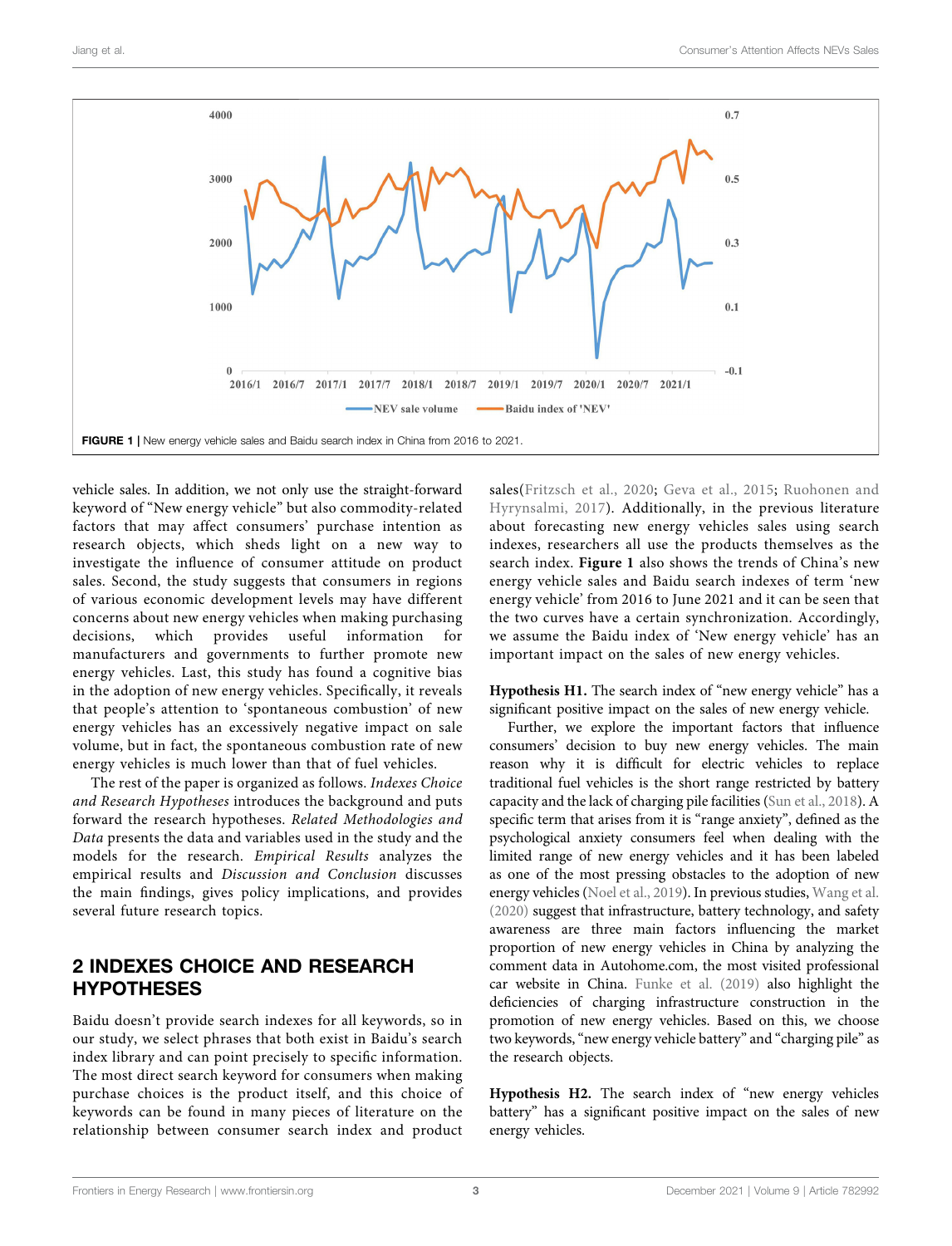Hypothesis H3. The search index of "charging pile" has a significant positive impact on the sales of new energy vehicles.

Another major concern for new energy vehicles is the problem of safety and it is undoubtedly an enduring issue in the automobile market. [Egbue and Long \(2012\)](#page-12-15) found that reliability and safety are among the biggest concerns for respondents in an American technological university. [Wang](#page-13-12) [et al. \(2020\)](#page-13-12) also stress the importance of safety in consumers' purchasing intentions for new energy vehicles. Additionally, spontaneous combustion is the most common safety accident in electric vehicles. Therefore, we use the Baidu index of "automobile spontaneous combustion" as the variable of consumer attention and propose the fourth hypothesis.

Hypothesis H4. The search index of "automobile spontaneous combustion" has a significant negative impact on the sales of new energy vehicles.

## 3 RELATED METHODOLOGIES AND DATA

#### 3.1 Variables and Data

## 3.1.1 Dependent Variable

Sales refers to the monthly sale volumes of new energy vehicles in the studied provinces during the studied period, i.e., 1st January 2016 to 30th June 2021. The data is provided by Datavision ([http://www.](http://www.dataisvision.com/) [dataisvision.com/](http://www.dataisvision.com/)). It should be noted that only passenger cars are included, while other types of vehicles such as new energy buses are not considered. This is because such vehicles are purchased in a predetermined way with a reasonable procurement process that can not be influenced by consumers. Additionally, the other statistics in our panel data for this study are also measured monthly.

#### 3.1.2 Independent Variable

BI refers to the Baidu search indexes which are downloaded from [Baidu.com.](http://Baidu.com) Baidu provides real-time data on keyword search volumes for a specific period and territorial scope. To match the monthly sales of new energy vehicles, we use the monthly Baidu index of each province from 2016 to June 2021. Additionally, we use four keywords in the empirical study: "new energy vehicle" "new energy vehicle battery" "charging pile", and "automobile spontaneous combustion" and norm them as Index1, Index2, Index3, and Index4 respectively. It should be pointed out that we use the sum of the Baidu index of "new energy vehicle" and "electric vehicle" as Index1 and the sum of "new energy vehicle battery" and "electric vehicle battery" as Index2 for new energy vehicles are mainly electric vehicles in China's market and these two kinds of terms refer to almost the same information on the Internet. We choose these four keywords as they are all directly related to the information consumers are most concerned about when buying new energy vehicles.

#### 3.1.3 Control Variables

In this study, following [Guo et al. \(2020\),](#page-12-16) we use provincial monthly urban population (UP), gross domestic product (GDP), and disposable income per capita (DI) as control variables.

The urban population refers to the volume of permanent urban residents in the studied provinces during the studied

period. Population size determines the overall potential demand for the sales of new energy vehicles, so it is one of the determinants of energy vehicles adoption ([Egnér and Trosvik,](#page-12-17) [2018](#page-12-17)). Considering that China still has a large rural population and the charging facilities in rural areas are difficult to meet the daily use needs of new energy vehicles, we use the urban population as a control variable in the empirical study.

Gross domestic product refers to the total monetary or market value of all the finished goods and services produced within a province's borders during the studied period. Some studies have found that regional economic development has a positive effect on the sales of new energy vehicles[\(Javid and Nejat, 2017;](#page-12-18) [Kester et al.,](#page-12-19) [2018](#page-12-19)). One possible explanation is that regions with better economic development have better infrastructure, and the use of electric cars relies on a large number of public charging devices which demands large-scale investment in public transit facilities([Needell et al., 2016\)](#page-13-16).

Disposable income per capita is calculated by taking income earned from all sources (wages, government transfers, etc.) minus taxes, savings, and some non-tax payments. Disposable income per capita determines an individual's ability to purchase goods or services, therefore, it is considered to be a significant factor affecting the adoption of new energy vehicles ([Langbroek](#page-12-20) [et al., 2016](#page-12-20); [Mersky et al., 2016](#page-12-21); [Egnér and Trosvik, 2018;](#page-12-17) [Priessner et al., 2018\)](#page-13-17).

Since the original dataset of UP, GDP, and DI is presented annually, we use a differencing process to transform the data into a monthly form. At first, we acquire the monthly growth rate  $g$ using the following equation:

$$
g = \sqrt[12]{\frac{q_i}{q_{i-1}}} - 1 \tag{1}
$$

Where  $q_i$  denotes the value of the parameter (i.e., urban population, gross domestic product, or disposable income per capita) by the end of year i,  $q_{i-1}$  denotes the value of the parameter by the end of year  $i - 1$ . Then, the monthly value of the parameter  $m_i$  can be calculated using the following equation:

$$
m_i = m_{i-1} \left( 1 + g \right) \tag{2}
$$

#### 3.1.4 Data Description

This study uses monthly data of 30 provincial-level administrative regions in China from January 2016 to June 2021 for the database we obtained only contains sales statistics of new energy vehicles since 2016. Our study doesn't include the city of Beijing because Beijing has implemented the automobile purchase restriction policy and Beijing's new energy vehicle sales are largely determined by the number of vehicle licenses issued by the government of Beijing, but not the true market demand. We also exclude Hong Kong, Macau, and Taiwan in this paper due to missing statistical information. [Table 2](#page-5-0) summarizes the definitions of all the variables used in the study, as well as their data sources and units of measurement.

#### 3.2 Methodologies 3.2.1 Panel Unit Root Test

In the case of long panel type data, as non-stationary variables may lead to spurious regression, meaning that there is a high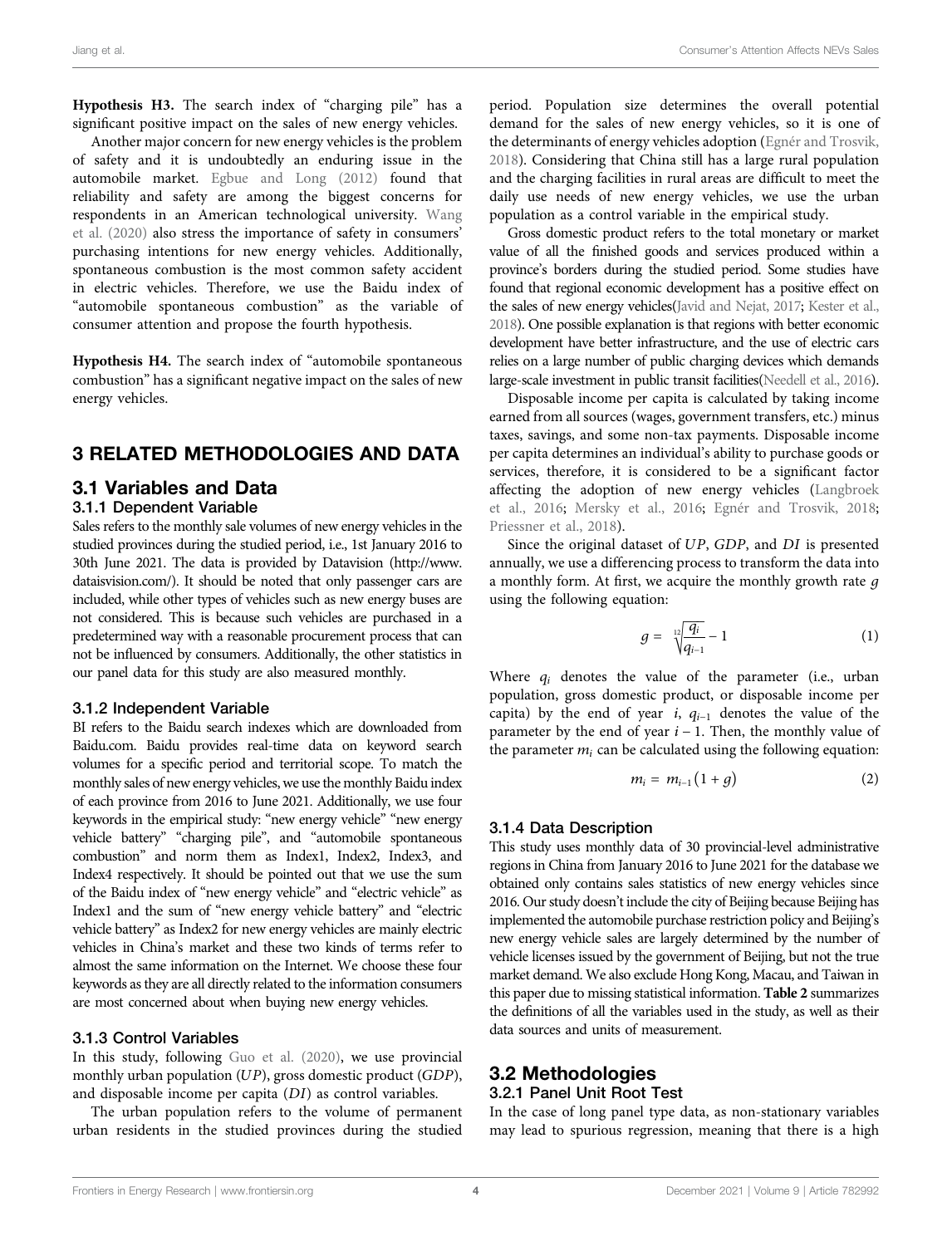<span id="page-5-0"></span>

| Category                              | <b>Variables</b>     | <b>Definition</b>                                                                                                             | Mean   | <b>Std.Dev</b> | Min   | Max    | <b>Obs</b> |
|---------------------------------------|----------------------|-------------------------------------------------------------------------------------------------------------------------------|--------|----------------|-------|--------|------------|
| Dependent                             | Sales                | Monthly sale volumes of EVs in the studied provinces during the studied period, that                                          | 59.550 | 50,980         | 0.062 | 328.2  | 1950       |
| Variables<br>Independent<br>Variables | (thousand)<br>Index1 | is Jan 2016 to June 2021<br>Baidu search index of 'new energy vehicle' and 'electric automobile' during the<br>studied period | 0.441  | 0.222          | 0.000 | 1.598  | 1950       |
|                                       | Index <sub>2</sub>   | Baidu search index of 'charging pile' during the studied period                                                               | 2.198  | 1.466          | 0.206 | 16.470 | 1950       |
|                                       | Index3               | Baidu search index of 'new energy vehicle battery' and 'electric vehicle battery'<br>during the studied period                | 0.597  | 0.302          | 0.000 | 1.784  | 1950       |
|                                       | Index4               | Baidu search index of 'automobile spontaneous combustion' during the studied<br>period                                        | 0.106  | 0.093          | 0.000 | 0.432  | 1950       |
| Control Variables                     | UP (million)         | Urban population, in terms of the volume of permanent urban residents in the<br>studied provinces during the studied period   | 27.230 | 18.11          | 0.912 | 99.580 | 1950       |
|                                       | GDP (trillion)       | Province-level GDP value in the studied provinces during the studied period                                                   | 0.248  | 0.205          | 0.009 | 0.967  | 1950       |
|                                       | DI (thousand)        | Disposable income per capita in the studied provinces during the studied period, a<br>measurement of purchasing power         | 3.103  | 0.761          | 2.079 | 6.603  | 1950       |

The sales of new energy vehicles are obtained from Dataisvision [\(http://www.dataisvision.com/\)](http://www.dataisvision.com/). The Baidu indexes are obtained from<https://index.baidu.com/v2/index.html#/>and the numbers of UP, GDP, and DI are obtained from the Wind database ([http://www.wind.com.cn\)](http://www.wind.com.cn).

<span id="page-5-1"></span>

|             | <b>TABLE 3</b>   Unit root test results for each variable. |                   |              |  |  |  |  |  |
|-------------|------------------------------------------------------------|-------------------|--------------|--|--|--|--|--|
| Variable    | <b>LLC</b>                                                 | <b>Fisher-ADF</b> | Hausman test |  |  |  |  |  |
| Sales       | $-23.178***$                                               | $-16.664***$      |              |  |  |  |  |  |
| GDP         | $-4.237***$                                                | $-4.9170***$      |              |  |  |  |  |  |
| UP          | 1.108                                                      | 0.335             |              |  |  |  |  |  |
| D.UP        | $-1.935**$                                                 | $-3.028***$       |              |  |  |  |  |  |
| DІ          | 1.405                                                      | $-8.766***$       |              |  |  |  |  |  |
| D.DI        | $-31.173***$                                               | $-10.840***$      |              |  |  |  |  |  |
| Index1      | $-3.426***$                                                | $-9.897***$       | 79.81***     |  |  |  |  |  |
| Index2      | 4.317                                                      | $-6.024***$       |              |  |  |  |  |  |
| D.Index2    | $-32.255***$                                               | $-17.958***$      | 158.79***    |  |  |  |  |  |
| Index3      | $-2.057**$                                                 | $-9.222***$       | 115.25***    |  |  |  |  |  |
| Index4      | $-20.183***$                                               | $-20.999***$      | 190.87***    |  |  |  |  |  |
| All indexes |                                                            |                   | 103.86***    |  |  |  |  |  |

This table shows the unit root test for variables and the Hausmann test for models using different Baidu indexes. The first column uses the LLC, test and the second column uses the Fisher-ADF, test. If the variable has a unit root, we perform the different treatment to make the variable stationary. The third column is the Hausmann test result of Chi-Square Statistic. Asterisk \*\*\*, \*\*, and \*denote the rejection of the null hypothesis at the 1, 5, and 10% significance level, respectively.

correlation even though variables are unrelated, we have to determine whether the variables contain panel unit roots. The unit root test is used to check whether variables in the panel model are stationary and we utilized Levin–Lin–Chu (LLC) test, and Fisher-type tests in our empirical study.

[Levin et al. \(2002\)](#page-12-22) suggest a more powerful panel unit root test than performing individual unit root tests for each cross-section. The null hypothesis is that each time series contains a unit root against the alternative that each time series is stationary. The model used can be shown as follows:

$$
\Delta y_{i,t} = \rho_i y_{i,t-1} + \sum_{j=1}^{p_i} \delta_{i,j} \Delta y_{i,t-j} + \varepsilon_{i,t}
$$
 (3)

The Fisher-type test uses an average statistic as the Im-Pesaran-Shin method ([Im et al., 2003\)](#page-12-23) but performs the panel unit root test by using the  $p$ -value in a meta-analysis. This test is the most commonly used unit root test and is known to have the highest power [\(Kim & Jun 2010](#page-12-24)). Fisher-ADF uses the p-value of the statistic obtained from the ADF unit root test while Fisher-PP uses the p-value of the individual crosssectional data as follows:

$$
P = -2 \sum_{i=1}^{N} \ln (p_i) \tag{4}
$$

#### 3.2.2 Panel Analysis

When estimating static energy demand models by panel analysis, it is common to explain unobserved heterogeneity by using fixed or random effects. The following linear regression model considers the heterogeneity of the panel data:

$$
y_{it} = \alpha + \beta x_{it} + u_i + e_{it} \tag{5}
$$

In the fixed-effect model, the error term  $u_i$  of the above equation is regarded as the parameter to be estimated. On the contrary, assuming  $u_i$  as a random variable would make it the random effect model.

When choosing between fixed and random effect models, the primary criterion is the inference of the heterogeneity of the panel data. If the panel data are derived from a random sampling of the population, then the error term  $u_i$  can be assumed to follow a probability distribution. In terms of econometric theory, the choice between the two models is determined based on whether the assumption  $cov(x_{it}, u_i)$  = 0 is established. This is called the Hausman test, which sets the null and alternative hypotheses as follows ([Hausman,](#page-12-25) [1978\)](#page-12-25):

$$
H_0: cov(x_{it}, u_i) = 0 \qquad (6)
$$

If the null hypothesis is rejected, the random effect model is more efficient, otherwise, the fixed effect model is chosen. Therefore, in this study, we conduct a panel analysis on the unobserved heterogeneity by using the Hausman test.

We analyze the relationship between Baidu search indexes and new energy vehicles sales in China through a panel analysis. We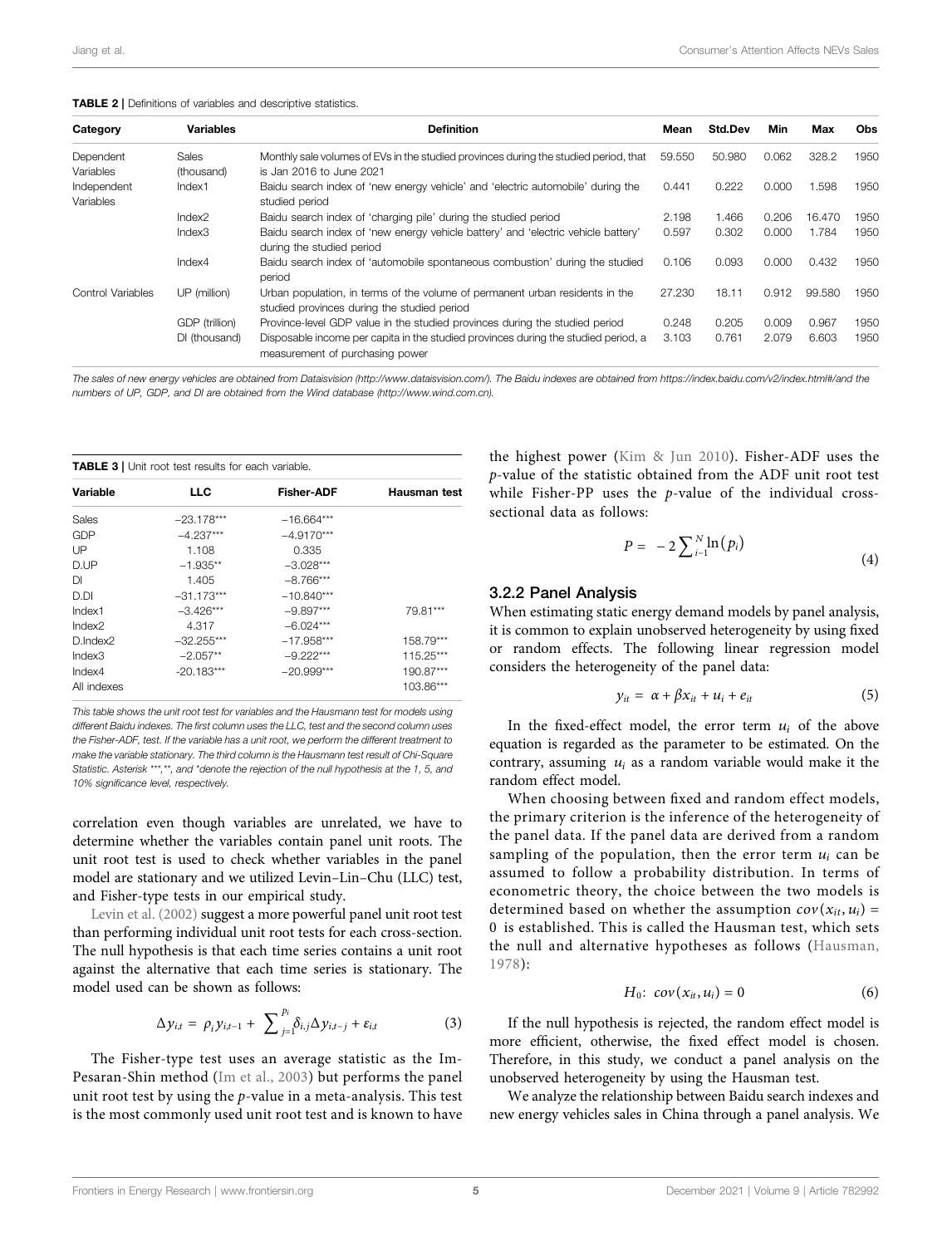<span id="page-6-0"></span>

|  |  |  |  | TABLE 4   Model estimation results using Baidu search index in the same month. |
|--|--|--|--|--------------------------------------------------------------------------------|
|--|--|--|--|--------------------------------------------------------------------------------|

| <b>Variables</b>      | $(1)$ Index1 | $(2)$ Index $2$ | $(3)$ Index $3$ | $(4)$ Index $4$ | (5) All Indexes | (6) Omit D.UP | (7) VCE       |
|-----------------------|--------------|-----------------|-----------------|-----------------|-----------------|---------------|---------------|
| Index1                | 10.842***    |                 |                 |                 | 8.828***        | 8.843***      | $8.843***$    |
|                       | (0.66)       |                 |                 |                 | (0.74)          | (0.74)        | (0.78)        |
| D.Index2              |              | 27.523***       |                 |                 | 9.829           | 9.842         | $9.842**$     |
|                       |              | (7.73)          |                 |                 | (7.33)          | (7.33)        | (3.73)        |
| Index3                |              |                 | 45.502***       |                 | 26.972***       | 26.947***     | 26.947***     |
|                       |              |                 | (4.10)          |                 | (4.70)          | (4.70)        | (5.57)        |
| Index4                |              |                 |                 | $-15.558$       | $-45.185***$    | $-45.308***$  | $-45.308***$  |
|                       |              |                 |                 | (11.09)         | (11.04)         | (11.03)       | (12.04)       |
| <b>GDP</b>            | 27.853**     | $-30.882**$     | $-34.489***$    | $-30.480**$     | 7.517           | 8.830         | 8.830         |
|                       | (13.23)      | (13.61)         | (13.23)         | (13.69)         | (13.48)         | (13.30)       | (29.75)       |
| D.UP                  | 1.968        | 3.751           | 3.796           | 3.696           | 1.968           |               |               |
|                       | (3.33)       | (3.55)          | (3.45)          | (3.56)          | (3.30)          |               |               |
| D.DI                  | $-73.44$     | 65.7            | $-137.161***$   | 92.069*         | $-149.729***$   | $-149.132***$ | $-149.132***$ |
|                       | (45.46)      | (47.53)         | (50.08)         | (48.03)         | (47.94)         | (47.92)       | (30.64)       |
| Constant              | 29.850***    | 65.893***       | 42.846***       | 67.079***       | 29.179***       | 28.959***     | 28.959**      |
|                       | (3.99)       | (3.58)          | (4.01)          | (3.84)          | (4.25)          | (4.23)        | (11.29)       |
| Observations          | 1950         | 1950            | 1950            | 1950            | 1950            | 1950          | 1950          |
| R-squared             | 0.127        | 0.011           | 0.065           | 0.006           | 0.145           | 0.145         | 0.145         |
| Number of provinces   | 30           | 30              | 30              | 30              | 30              | 30            | 30            |
| province FE           | <b>YES</b>   | <b>YES</b>      | <b>YES</b>      | <b>YES</b>      | <b>YES</b>      | <b>YES</b>    | <b>YES</b>    |
| Year FE               | <b>YES</b>   | <b>YES</b>      | <b>YES</b>      | <b>YES</b>      | <b>YES</b>      | <b>YES</b>    | <b>YES</b>    |
| VCE cluster(province) | <b>NO</b>    | <b>NO</b>       | <b>NO</b>       | <b>NO</b>       | <b>NO</b>       | <b>NO</b>     | <b>YES</b>    |

This table presents the estimation results for impacts of four Baidu search indexes on the sale of new energy vehicles sales of China's market in the same month. For more details of prediction models, refer to [Eqs 7](#page-6-1), [8](#page-6-2). The four columns on the left indicate results of regressions using four Baidu indexes, respectively. The fifth column is the result of regression using all indexes. The sixth column presents the result of regression in which the control variable D.UP, that remains insignificant in previous regressions is removed. In column 7, the VCE, cluster method is used to improve the robustness based on column 6. Asterisk \*\*\*,\*\*, and \*denote the rejection of the null hypothesis at the1, 5, and 10% significance level, respectively. Standard errors are presented in parentheses.

<span id="page-6-1"></span>construct regression equations using four Baidu indexes, as follows:

$$
Sales_{it} = \alpha + \beta Index_{k,it} + \gamma'(UP_{it}, GDP_{it}, DI_{it})' + u_i + e_{it} \quad (7)
$$

Where  $k = 1, 2, 3, 4$ , and *Index<sub>k</sub>* denotes the four Baidu indexes. UP, GDP, and DI represent the urban population, province-level GDP value, and deposit income respectively. i denotes the respective province of China, and t denotes the time period.  $\mu$ and e are error terms.

<span id="page-6-2"></span>Then, we put all the Baidu indexes into the model for regression, as follows:

$$
Sales_{it} = \alpha + \beta_1 Index1_{it} + \beta_2 Index2_{it} + \beta_3 Index3_{it} + \beta_4 Index4_{it}
$$
  
+  $\gamma'(UP_{it}, GDP_{it}, DI_{it})' + u_i + e_{it}$ 

#### (8)

## 4 EMPIRICAL RESULTS

## 4.1 Stationary Check and Hausmann Test

[Table 3](#page-5-1) shows the unit root test results for each variable. If the variable has a unit root, we use the first difference to make the variable stationary. It can be seen that UP, DI, and Index2 cannot pass the unit root test, so we perform the difference process to obtain D.UP, D.DI, and D.Index2 to be stationary.

We then perform the Hausman test to choose the fixed effect or random effect model to perform the panel regressions. As shown in

[Table 3](#page-5-1), the null hypothesis of the Hausman test is rejected at the 1% level. That is, the Hausman test shows that the fixed effect estimation is more suitable than the random effect estimation.

# 4.2 Consumer Attention to the Sales of New Energy Vehicles

The estimation results are shown in [Table 4](#page-6-0). The models in the left four columns are regressions using four different search indexes respectively. The fifth model indicates the regression result using all four search indexes and in the sixth model, we omit the control variable of D.UP as it is persistently not significant in the previous regression. At last, we use the cluster method, as presented in the last column. It can be seen that the search amount of 'new energy vehicle', 'new energy vehicle battery', and 'charging pile' are significantly positive with the new energy vehicle sales indicating that the search behavior of these three kinds of terms may have an impact on the sales of new energy vehicles. Additionally, the search amount of 'automobile spontaneous combustion' is negative but not significant.

Consumers may take a longer time to compare and select commodities with higher values. It is more appropriate to use the previous month's search index if the consumers use more than 1 month to gather information and make decisions to buy cars. Moreover, using the previous month's search index can effectively avoid the possible endogeneity issue. We, therefore, use the lag terms of the four search indexes for regressions, and the results are shown in [Table 5](#page-7-0). The results are very similar to the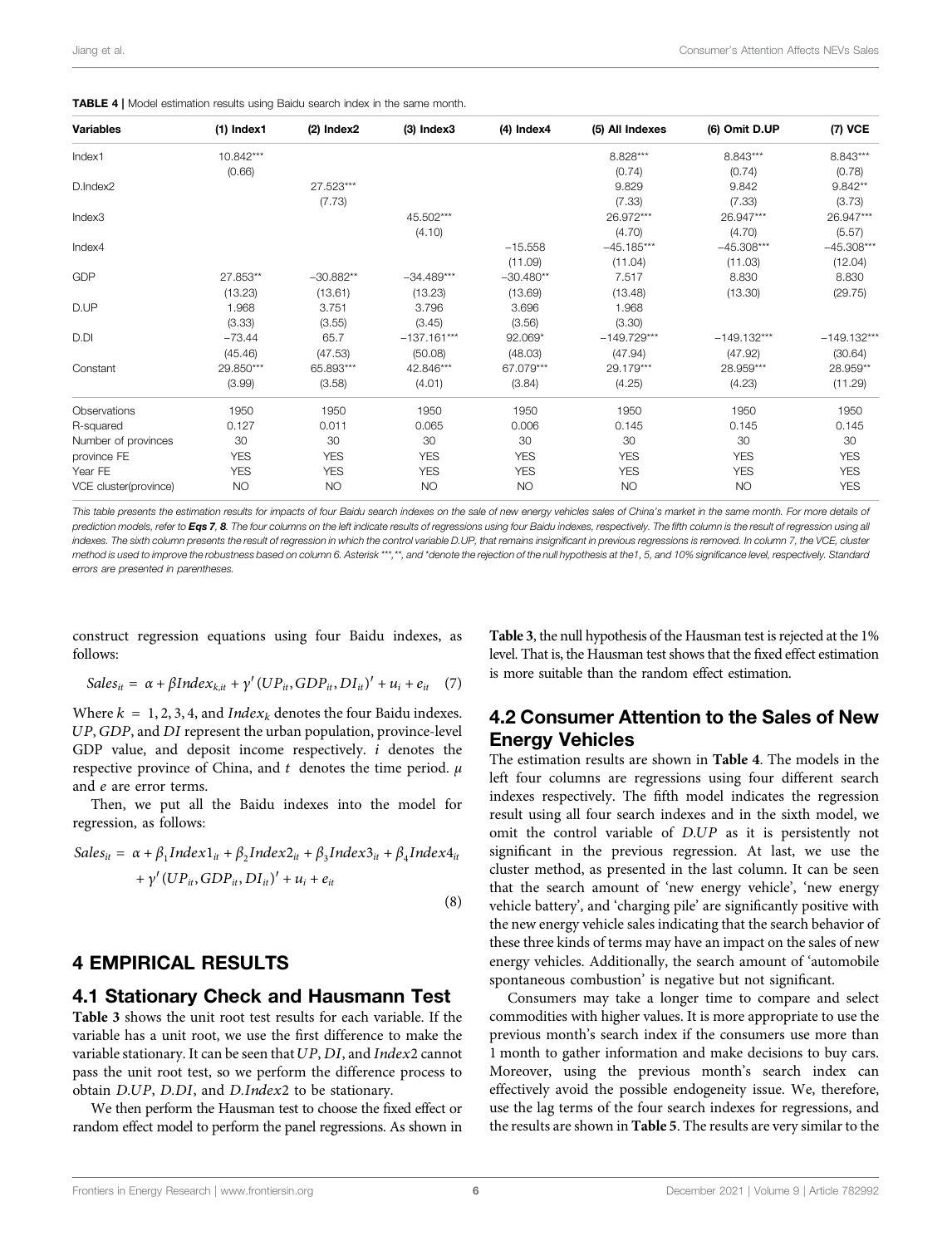#### <span id="page-7-0"></span>TABLE 5 | Model estimation results using Baidu search index of 1 month ahead.

| <b>Variables</b>       | $(1)$ Index1 | $(2)$ Index $2$ | $(3)$ Index $3$ | $(4)$ Index $4$ | (5) All Indexes | (6) All Indexes omit<br>D.UP | (7) VCE    |
|------------------------|--------------|-----------------|-----------------|-----------------|-----------------|------------------------------|------------|
| L.Index1               | $6.950***$   |                 |                 |                 | $4.917***$      | 4.931***                     | 4.931***   |
|                        | (0.68)       |                 |                 |                 | (0.77)          | (0.77)                       | (0.90)     |
| L.D.Index2             |              | 35.262***       |                 |                 | 20.204***       | 20.314***                    | 20.314**   |
|                        |              | (7.69)          |                 |                 | (7.68)          | (7.68)                       | (8.32)     |
| L.Index3               |              |                 | 35.456***       |                 | 22.849***       | 22.789***                    | 22.789***  |
|                        |              |                 | (4.01)          |                 | (4.77)          | (4.77)                       | (5.95)     |
| L.Index4               |              |                 |                 | $-0.685$        | $-25.956**$     | $-26.118**$                  | $-26.118$  |
|                        |              |                 |                 | (11.25)         | (11.60)         | (11.60)                      | (16.65)    |
| <b>GDP</b>             | 5.707        | $-31.816**$     | $-36.460***$    | $-28.527**$     | $-13.169$       | $-11.011$                    | $-11.011$  |
|                        | (13.69)      | (13.58)         | (13.39)         | (13.66)         | (13.99)         | (13.81)                      | (28.76)    |
| D.UP                   | 3.266        | 3.59            | 4.047           | 3.809           | 3.312           |                              |            |
|                        | (3.47)       | (3.54)          | (3.49)          | (3.56)          | (3.44)          |                              |            |
| D.DI                   | 14.842       | 89.686*         | $-41.873$       | 80.974*         | $-15.438$       | $-14.137$                    | $-14.137$  |
|                        | (46.69)      | (47.25)         | (48.59)         | (48.72)         | (48.63)         | (48.61)                      | (18.85)    |
| Constant               | 42.372***    | 65.742***       | 47.784***       | 65.040***       | 41.063***       | 40.733***                    | 40.733***  |
|                        | (4.13)       | (3.56)          | (4.02)          | (3.79)          | (4.37)          | (4.35)                       | (11.74)    |
| Observations           | 1950         | 1950            | 1950            | 1950            | 1950            | 1950                         | 1950       |
| R-squared              | 0.057        | 0.016           | 0.044           | 0.005           | 0.073           | 0.072                        | 0.072      |
| Number of area         | 30           | 30              | 30              | 30              | 30              | 30                           | 30         |
| province FE            | <b>YES</b>   | <b>YES</b>      | <b>YES</b>      | <b>YES</b>      | <b>YES</b>      | <b>YES</b>                   | <b>YES</b> |
| Year FE                | <b>YES</b>   | <b>YES</b>      | <b>YES</b>      | <b>YES</b>      | <b>YES</b>      | <b>YES</b>                   | <b>YES</b> |
| VCE cluster (province) | <b>NO</b>    | <b>NO</b>       | <b>NO</b>       | <b>NO</b>       | <b>NO</b>       | <b>NO</b>                    | <b>YES</b> |

This table presents the estimation results for impacts of four Baidu search indexes on the sale of new energy vehicles sales of China's market in the next month. For more details of prediction models, refer to [Eqs 7](#page-6-1), [8](#page-6-2). The four columns on the left indicate results of regressions using four Baidu indexes, respectively. The fifth column is the result of regression using all indexes. The sixth column presents the result of regression in which the control variable D.UP, that remains insignificant in previous regressions is removed. In column 7, the VCE, cluster method is used to improve the robustness based on column 6. Asterisk \*\*\*,\*\*, and \*denote the rejection of the null hypothesis at the 1, 5, and 10% significance level, respectively. Standard errors are presented in parentheses.



<span id="page-7-1"></span>previous regressions, indicating that search amount of 'new energy vehicle', 'new energy vehicle battery', and 'charging pile' are significantly positive with the new energy vehicle sales of the next month while the term of 'automobile spontaneous combustion' is significantly negative, which is in line with our proposed hypotheses.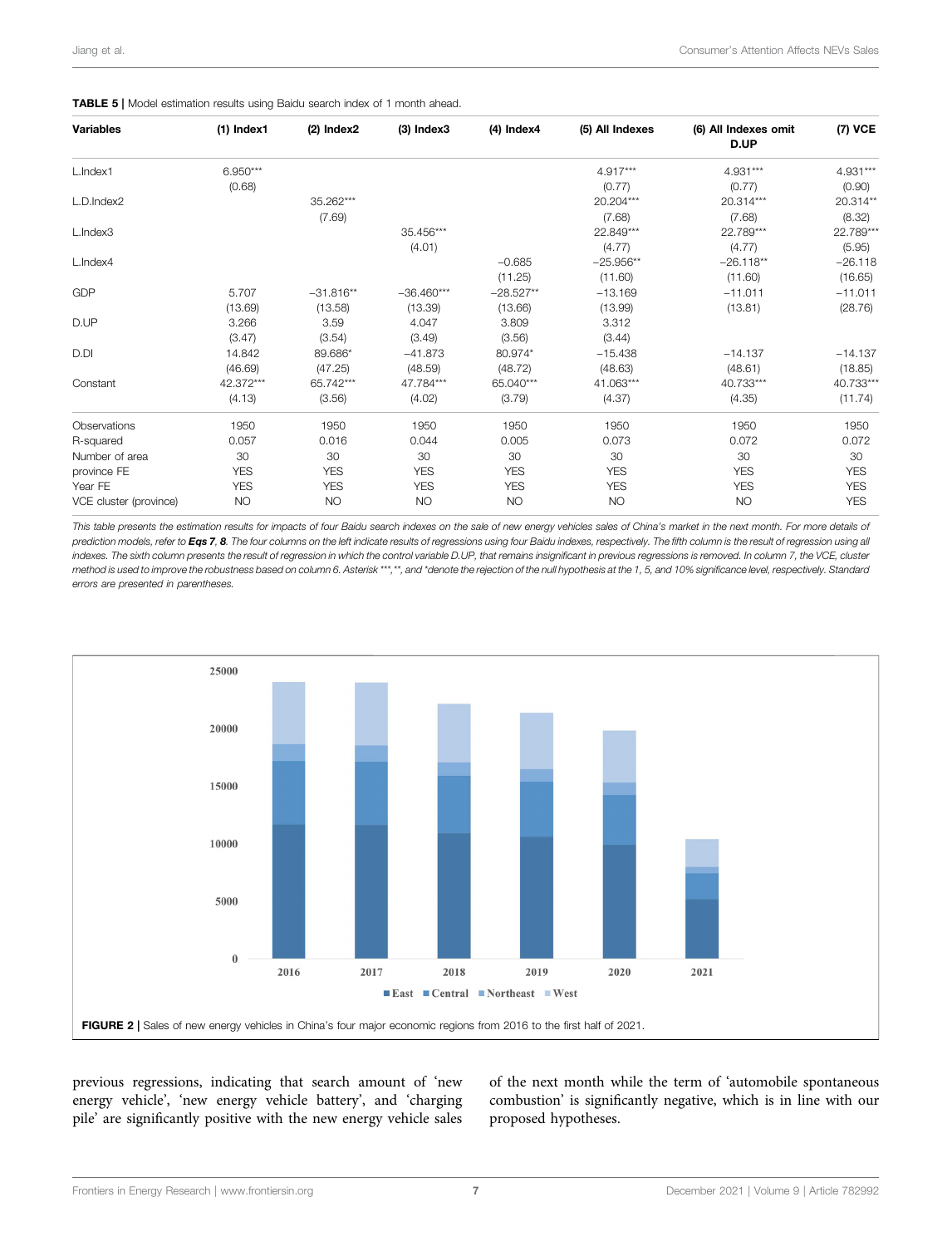| <b>Variables</b>       | $(1)$ All<br>indexes | $(2)$ All<br>indexes omit<br>D.DI | $(3)$ All<br>indexes with<br><b>VCE</b> | $(4)$ All<br>lag indexes | $(5)$ All<br>lag indexes<br>omit D.DI | (6) All<br>lag indexes<br>with VCE |
|------------------------|----------------------|-----------------------------------|-----------------------------------------|--------------------------|---------------------------------------|------------------------------------|
| Index1                 | $9.810***$           | $9.715***$                        | $9.715***$                              |                          |                                       |                                    |
|                        | (1.56)               | (1.56)                            | (1.16)                                  |                          |                                       |                                    |
| D.Index2               | 12.880               | 12.895                            | 12.895**                                |                          |                                       |                                    |
|                        | (14.25)              | (14.27)                           | (4.56)                                  |                          |                                       |                                    |
| Index3                 | 38.254***            | 34.316***                         | 34.316**                                |                          |                                       |                                    |
|                        | (11.70)              | (11.37)                           | (11.53)                                 |                          |                                       |                                    |
| Index4                 | $-16.940$            | $-18.486$                         | $-18.486$                               |                          |                                       |                                    |
|                        | (24.67)              | (24.67)                           | (14.16)                                 |                          |                                       |                                    |
| L.Index1               |                      |                                   |                                         | $6.368***$               | $6.375***$                            | $6.375***$                         |
|                        |                      |                                   |                                         | (1.63)                   | (1.62)                                | (1.03)                             |
| L.D.Index2             |                      |                                   |                                         | 4.499                    | 4.382                                 | 4.382                              |
|                        |                      |                                   |                                         | (14.95)                  | (14.87)                               | (8.29)                             |
| L.Index3               |                      |                                   |                                         | 30.366**                 | 30.477**                              | 30.477**                           |
|                        |                      |                                   |                                         | (11.96)                  | (11.88)                               | (12.17)                            |
| L.Index4               |                      |                                   |                                         | 6.431                    | 6.751                                 | 6.751                              |
|                        |                      |                                   |                                         | (25.87)                  | (25.59)                               | (22.80)                            |
| <b>GDP</b>             | 31.862               | 35.095                            | 35.095                                  | 22.862                   | 22.768                                | 22.768                             |
|                        | (31.89)              | (31.84)                           | (56.86)                                 | (33.42)                  | (33.38)                               | (51.44)                            |
| D.UP                   | 9.880                | 11.112                            | 11.112                                  | 5.621                    | 5.490                                 | 5.490                              |
|                        | (11.96)              | (11.94)                           | (16.07)                                 | (12.66)                  | (12.56)                               | (13.88)                            |
| D.DI                   | $-158.311$           |                                   |                                         | 9.857                    |                                       |                                    |
|                        | (112.44)             |                                   |                                         | (113.73)                 |                                       |                                    |
| Constant               | 23.169*              | 22.357*                           | 22.357                                  | 37.656***                | 37.736***                             | 37.736                             |
|                        | (13.57)              | (13.57)                           | (28.60)                                 | (13.92)                  | (13.87)                               | (27.97)                            |
| Observations           | 585                  | 585                               | 585                                     | 585                      | 585                                   | 585                                |
| R-squared              | 0.154                | 0.151                             | 0.151                                   | 0.085                    | 0.085                                 | 0.085                              |
| Number of provinces    | 9                    | $\mathsf g$                       | 9                                       | 9                        | 9                                     | 9                                  |
| province FE            | <b>YES</b>           | <b>YES</b>                        | <b>YES</b>                              | <b>YES</b>               | <b>YES</b>                            | <b>YES</b>                         |
| Year FE                | <b>YES</b>           | <b>YES</b>                        | <b>YES</b>                              | <b>YES</b>               | <b>YES</b>                            | <b>YES</b>                         |
| VCE cluster (province) | <b>NO</b>            | <b>NO</b>                         | <b>YES</b>                              | <b>NO</b>                | <b>NO</b>                             | <b>YES</b>                         |

<span id="page-8-0"></span>TABLE 6 | Model estimation results using Baidu search index regarding the east district of China.

This table presents the estimation results for impacts of four Baidu search indexes on the sale of new energy vehicles sales of eastern China's market. For more details of prediction models, refer to  $Ea.8$ . The left three columns indicate results of the impacts of consumer attention on the sale volume in the same month and the right three columns indicate the impacts on the sale volume of the next month. We first perform regression using all Baidu indexes and then omit the persistently insignificant control variables if any and finally use the VCE, cluster method. Asterisk \*\*\*,\*\*, and \*denote the rejection of the null hypothesis at the 1, 5, and 10% significance level, respectively. Standard errors are presented in parentheses.

# 4.3 Analysis of the Different Districts of China

Sales of new energy vehicles are closely related to economic, demographic, and other factors according to the verified results. China has the world's largest population and the largest market for new energy vehicles. Meanwhile, China has a relatively complicated national condition because the regional development in China is unbalanced in economic development and the situation of the environment varies greatly in different areas. Given this, to explore the impacts of the online search indexes of consumers on new energy vehicles from a more precise perspective, we divide China into four economic regions, i.e. east region, central region, west region, and northeast region, according to the geographical classification standard of the National Bureau of Statistics of China<sup>3</sup>. The sale volumes of new energy vehicles of four economic regions are presented in [Figure 2](#page-7-1). It can be seen that eastern China accounts for the largest

share of new energy vehicle sales, followed by central and western China, and the least by northeast China.

We use existing data to perform the regression analysis for each of the four economic regions to evaluate the influences of Internet search behavior on new energy vehicles sales separately. The results are shown in [Tables 6](#page-8-0)–[9](#page-11-0). In the analysis of each area, we first perform the regression on all of the Baidu indexes as well as the control variables and then omit the non-significant control variables in the results of regressions using the single Baidu index. Using the same method in Consumer Attention to the Sales of New Energy Vehicles, we also use the Baidu search indexes with 1 month lag in the regressions.

With the development of modern industry in China, eastern China has become the most economically developed region and the infrastructure construction in this area is also of the highest level in China. The three largest urban agglomerations in China, the Beijing-Tianjin-Hebei Region, the Yangtze River Delta, and the Pearl River Delta, are all located in eastern China. According to China's seventh national census, the population in eastern China accounted for 39.93 percent. As illustrated in [Table 6](#page-8-0), the search trend of 'new energy vehicle', and 'new energy vehicle

<sup>&</sup>lt;sup>3</sup>The information is found in [http://www.stats.gov.cn/ztjc/zthd/sjtjr/dejtjkfr/tjkp/](http://www.stats.gov.cn/ztjc/zthd/sjtjr/dejtjkfr/tjkp/201106/t20110613_71947.htm) [201106/t20110613\\_71947.htm.](http://www.stats.gov.cn/ztjc/zthd/sjtjr/dejtjkfr/tjkp/201106/t20110613_71947.htm)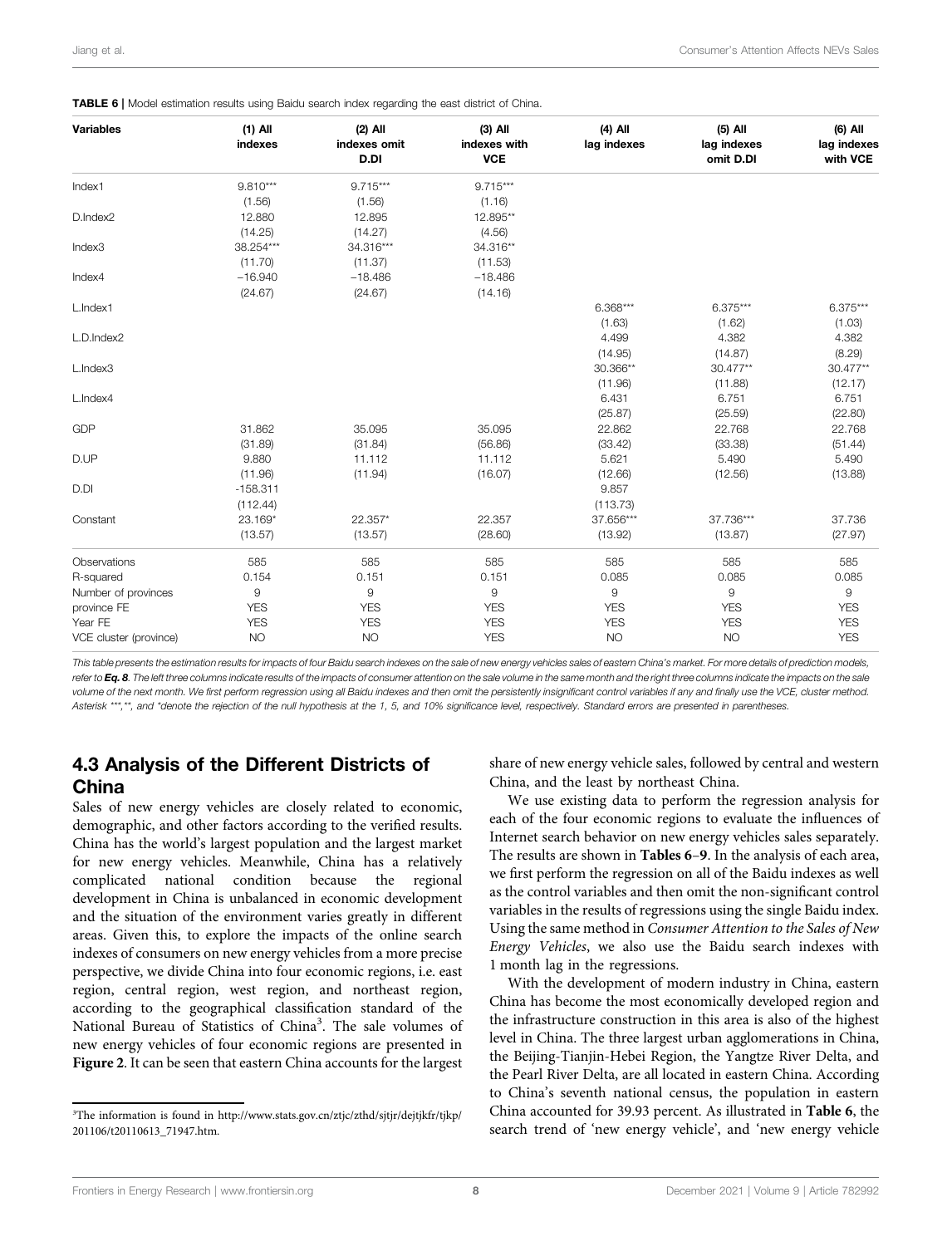| <b>Variables</b>       | $(1)$ All<br>indexes | $(2)$ All<br>indexes VCE | $(3)$ All<br>lag indexes | $(4)$ All<br>lag indexes<br>omit D.DI | $(5)$ All<br>lag indexes<br>with VCE |
|------------------------|----------------------|--------------------------|--------------------------|---------------------------------------|--------------------------------------|
| Index1                 | 8.325***             | 8.325***                 |                          |                                       |                                      |
|                        | (1.31)               | (0.81)                   |                          |                                       |                                      |
| D.Index2               | $-14.165$            | $-14.165$                |                          |                                       |                                      |
|                        | (18.73)              | (12.86)                  |                          |                                       |                                      |
| Index3                 | 36.593***            | 36.593***                |                          |                                       |                                      |
|                        | (9.91)               | (5.79)                   |                          |                                       |                                      |
| Index4                 | $-85.775***$         | $-85.775***$             |                          |                                       |                                      |
|                        | (20.37)              | (11.91)                  |                          |                                       |                                      |
| L.Index1               |                      |                          | $2.398*$                 | $2.373*$                              | $2.373***$                           |
|                        |                      |                          | (1.38)                   | (1.37)                                | (0.33)                               |
| L.D.Index2             |                      |                          | 63.568***                | 64.669***                             | 64.669***                            |
|                        |                      |                          | (19.87)                  | (19.76)                               | (10.70)                              |
| L.Index3               |                      |                          | 33.319***                | 32.656***                             | 32.656***                            |
|                        |                      |                          | (10.25)                  | (10.17)                               | (4.70)                               |
| L.Index4               |                      |                          | $-75.323***$             | $-77.972***$                          | $-77.972**$                          |
|                        |                      |                          | (21.99)                  | (21.48)                               | (28.65)                              |
| <b>GDP</b>             | $-106.897***$        | $-106.897***$            | $-115.136***$            | $-113.229***$                         | $-113.229***$                        |
|                        | (31.43)              | (19.31)                  | (33.34)                  | (33.14)                               | (12.49)                              |
| D.UP                   | $-8.273$             | $-8.273**$               | 0.441                    | 0.071                                 | 0.071                                |
|                        | (5.43)               | (2.56)                   | (5.74)                   | (5.70)                                | (1.41)                               |
| D.DI                   | $-185.627**$         | $-185.627*$              | $-53.420$                |                                       |                                      |
|                        | (89.17)              | (87.91)                  | (93.30)                  |                                       |                                      |
| Constant               | 65.173***            | 65.173***                | 81.203***                | 80.786***                             | 80.786***                            |
|                        | (9.62)               | (4.77)                   | (9.98)                   | (9.94)                                | (3.77)                               |
| Observations           | 390                  | 390                      | 390                      | 390                                   | 390                                  |
| R-squared              | 0.230                | 0.230                    | 0.139                    | 0.139                                 | 0.139                                |
| Number of provinces    | 6                    | 6                        | 6                        | 6                                     | 6                                    |
| province FE            | <b>YES</b>           | <b>YES</b>               | <b>YES</b>               | <b>YES</b>                            | <b>YES</b>                           |
| Year FE                | <b>YES</b>           | <b>YES</b>               | <b>YES</b>               | <b>YES</b>                            | <b>YES</b>                           |
| VCE cluster (province) | <b>NO</b>            | <b>YES</b>               | <b>NO</b>                | <b>NO</b>                             | <b>YES</b>                           |

<span id="page-9-0"></span>

This table presents the estimation results for impacts of four Baidu search indexes on the sale of new energy vehicles sales of central China's market. For more details of prediction models, refer to  $Ea.8$ . The left two columns indicate results of the impacts of consumer attention on the sale volume in the same month and the right three columns indicate the impacts on the sale volume of the next month. We first perform regression using all Baidu indexes and then omit the persistently insignificant control variables if any and finally use the VCE, cluster method. Asterisk \*\*\*,\*\*, and \*denote the rejection of the null hypothesis at the 1, 5, and 10% significance level, respectively. Standard errors are presented in parentheses.

battery' both have significant positive impacts on the sales of new energy vehicles while 'charging pile', and 'automobile spontaneous combustion' are not significant.

The central region of China is consists of six provinces. Because it is located inland, the development level of the central region is not balanced, and the level of economic openness is not as good as that of the eastern region. At present, the economic development level of the central region is lower than that of the eastern economic zone while higher than that of the western economic zone, but the growth rate of economic development is lower than that of west China. As shown in [Table 7](#page-9-0), the search trends of 'charging pile', 'new energy vehicle battery', and 'automobile spontaneous combustion' all have significant impacts on the sales of new energy vehicles of the next month. It should be noted that the attention of 'automobile spontaneous combustion' is negatively correlated with the sales indicating consumers in the central region of China is more sensitive to the new energy vehicles accidents.

Western China generally lags behind central and eastern China. It accounts for 70 percent of the country's land area and about 29 percent of the total population. Due to the terrain and climate conditions in western China, although the area is vast, the population density is relatively sparse, which magnifies the mileage problem of new energy vehicles. At the same time, the energy resources in western China are abundant and the electricity cost is low, which provides favorable conditions for the application of new energy vehicles. As shown in [Table 8](#page-10-0), the search trend of 'new energy automobile', 'new energy vehicle battery', and 'automobile spontaneous combustion' all have significant impacts on the sales of new energy vehicles of the next month. The attention of 'automobile spontaneous combustion' is also negatively correlated with the sales, which is similar to the facts of the central region of China.

The Northeast region of China is an old industrial area in China, but its economy develops slowly in recent years and is in a period of economic transition. According to the result presented in [Table 9](#page-11-0), we found that most of the variables were not significant. We believed that this is because the overall sample was too small and overall sales volume was only in the hundreds.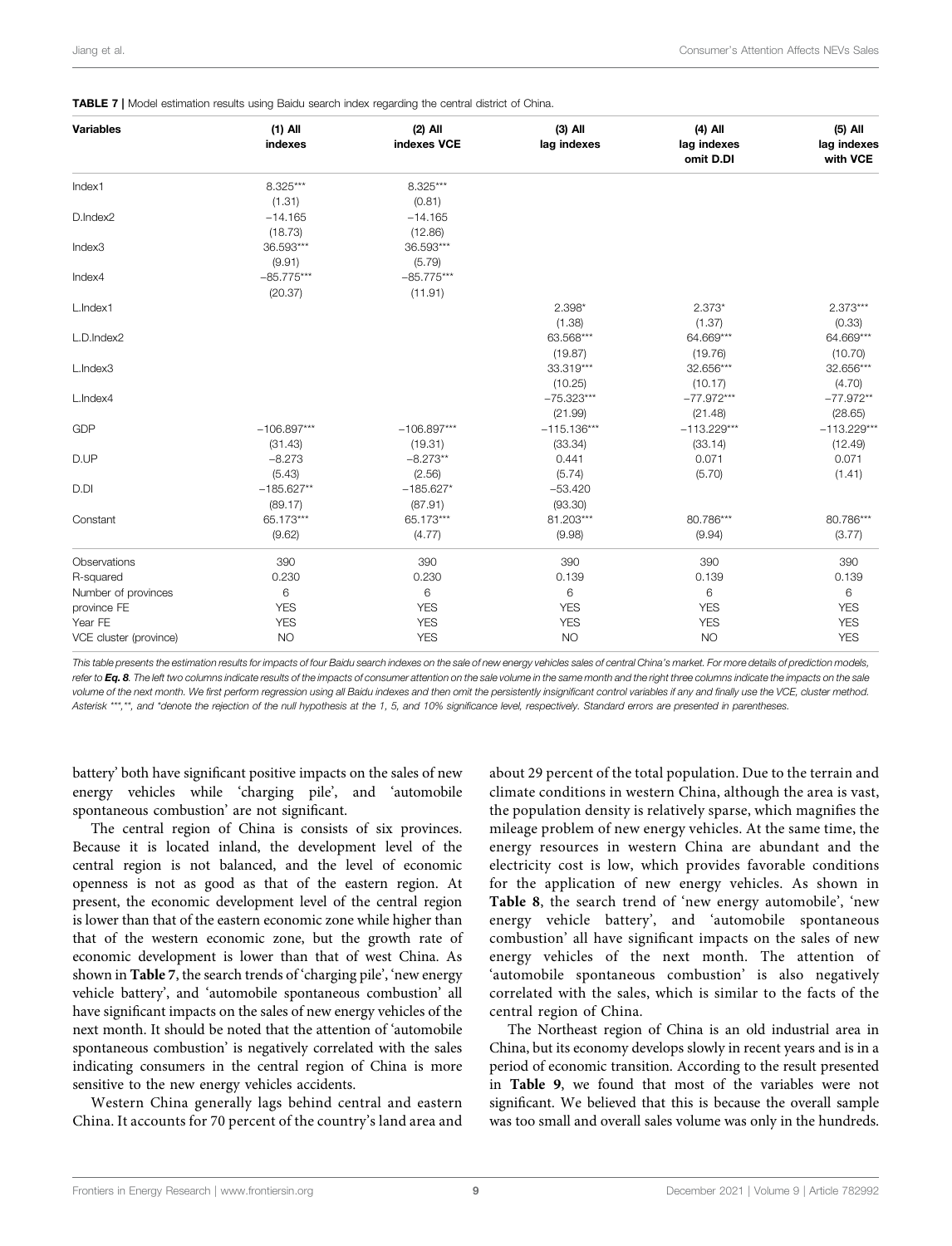<span id="page-10-0"></span>

| <b>Variables</b>       | $(1)$ All<br>indexes | $(2)$ All<br>indexes with | $(3)$ All<br>lag indexes | $(4)$ All<br>lag indexes | $(5)$ All<br>lag indexes |
|------------------------|----------------------|---------------------------|--------------------------|--------------------------|--------------------------|
|                        |                      | <b>VCE</b>                |                          | omit D.DI                | with VCE                 |
| Index1                 | $5.669***$           | $5.669***$                |                          |                          |                          |
|                        | (1.15)               | (0.48)                    |                          |                          |                          |
| D.Index2               | $-3.072$             | $-3.072$                  |                          |                          |                          |
|                        | (8.73)               | (4.64)                    |                          |                          |                          |
| Index3                 | 28.089***            | 28.089***                 |                          |                          |                          |
|                        | (5.30)               | (8.00)                    |                          |                          |                          |
| Index4                 | $-86.145***$         | $-86.145***$              |                          |                          |                          |
|                        | (13.51)              | (15.14)                   |                          |                          |                          |
| L.Index1               |                      |                           | $3.426***$               | $3.480***$               | $3.480***$               |
|                        |                      |                           | (1.19)                   | (1.19)                   | (0.39)                   |
| L.D.Index2             |                      |                           | 22.763**                 | 23.445***                | 23.445***                |
|                        |                      |                           | (9.05)                   | (9.02)                   | (6.48)                   |
| L.Index3               |                      |                           | 16.183***                | 15.028***                | 15.028***                |
|                        |                      |                           | (5.40)                   | (5.28)                   | (4.43)                   |
| L.Index4               |                      |                           | $-58.742***$             | $-59.658***$             | $-59.658***$             |
|                        |                      |                           | (14.00)                  | (13.96)                  | (11.41)                  |
| <b>GDP</b>             | $-38.367*$           | $-38.367***$              | $-50.445**$              | $-49.006**$              | $-49.006***$             |
|                        | (20.51)              | (11.12)                   | (20.98)                  | (20.93)                  | (8.20)                   |
| D.UP                   | $-1.294$             | $-1.294$                  | $-9.190$                 | $-7.461$                 | $-7.461$                 |
|                        | (12.53)              | (14.77)                   | (13.12)                  | (13.00)                  | (12.01)                  |
| D.DI                   | $-159.402***$        | $-159.402**$              | $-55.241$                |                          |                          |
|                        | (55.15)              | (63.75)                   | (55.46)                  |                          |                          |
| Constant               | 27.680***            | 27.680***                 | 34.582***                | 33.905***                | 33.905***                |
|                        | (3.81)               | (2.97)                    | (3.87)                   | (3.81)                   | (1.78)                   |
|                        |                      |                           |                          |                          |                          |
| Observations           | 780                  | 780                       | 780                      | 780                      | 780                      |
| R-squared              | 0.141                | 0.141                     | 0.080                    | 0.079                    | 0.079                    |
| Number of provinces    | 12                   | 12                        | 12                       | 12                       | 12                       |
| province FE            | <b>YES</b>           | <b>YES</b>                | <b>YES</b>               | <b>YES</b>               | <b>YES</b>               |
| Year FE                | <b>YES</b>           | <b>YES</b>                | <b>YES</b>               | <b>YES</b>               | <b>YES</b>               |
| VCE cluster (province) | NO                   | <b>YES</b>                | <b>NO</b>                | <b>NO</b>                | <b>YES</b>               |

This table presents the estimation results for impacts of four Baidu search indexes on the sale of new energy vehicles sales of western China's market. For more details of prediction models, refer to Ea, 8. The left two columns indicate results of the impacts of consumer attention on the sale volume in the same month and the right three columns indicate the impacts on the sale volume of the next month. We first perform regression using all Baidu indexes and then omit the persistently insignificant control variables if any and finally use the VCE, cluster method. Asterisk \*\*\*,\*\*, and \*denote the rejection of the null hypothesis at the 1, 5, and 10% significance level, respectively. Standard errors are presented in parentheses.

The climate in Northeast China was not suitable for the use of new energy vehicles could be one of the possible reasons.

# 5 DISCUSSION AND CONCLUSION

Exploring the impacts of consumer attention to different aspects of new energy vehicles on the sale volume can provide effective information for the promotion of new energy vehicles. Accordingly, we use four representative Baidu search indexes, 'new energy vehicle', 'new energy vehicles battery', 'charging pile', and 'automobile spontaneous combustion', as variables representing the attention of consumers and adopt variables of economic, population, and residents income as control variables for regression analysis. We first analyzed the data of the whole China's new energy vehicle market and found that search amounts of 'new energy automobile', 'new energy vehicle battery', and 'charging pile' have significant positive impacts on the new energy vehicle sales while the term of 'automobile spontaneous combustion' has a significant negative impact. To address the problem of endogeneity and consider the likelihood that

consumers may make longer purchase decisions, we also used the lagging term of Baidu indexes for regressions and the results are in line with the conclusions from models using same month indexes.

Given the unbalanced regional development in China, we perform the regressions using the data of four major economic regions with different development levels respectively. In our subregional study, we found some interesting results. First, the search index of 'charging pile' has no significant impact on the sales of new energy vehicles in the economically developed region, specifically eastern China while in less developed areas this relationship exists, that is, more search for 'charging pile' mean more sales of new energy vehicles. One possible explanation is that better infrastructure and the availability of new energy charging devices in economically developed regions have made consumers less anxious about charging piles while in the less developed area, the consumers still have such concerns. Second, the search trend of 'new energy vehicle battery' has significant positive impacts on the sale volumes in all regions of China indicating that the efficiency of new energy vehicle batteries is still an important concern of consumers.

Another interesting finding from our study is people's cognitive bias of excessive concerns about spontaneous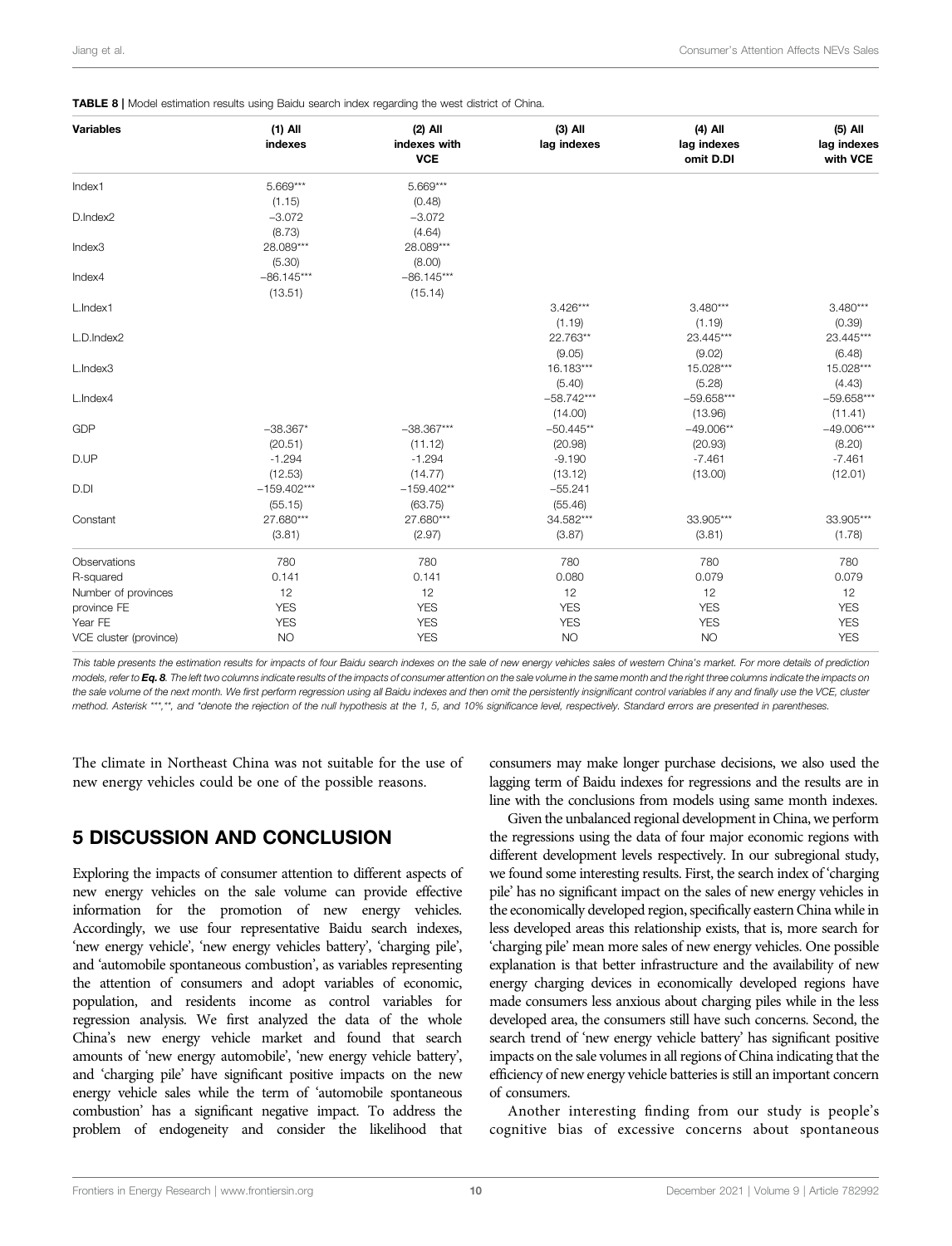| <b>Variables</b>       | $(1)$ All<br>indexes | $(2)$ All<br>indexes omit<br><b>GDP</b> and<br>D.UP | $(3)$ All<br>indexes with<br><b>VCE</b> | $(4)$ All<br>lag indexes | $(5)$ All<br>lag indexes<br>omit GDP<br>and D.UP | (6) All<br>lag indexes<br>with VCE |
|------------------------|----------------------|-----------------------------------------------------|-----------------------------------------|--------------------------|--------------------------------------------------|------------------------------------|
| Index1                 | $6.266***$           | $6.352***$                                          | $6.352**$                               |                          |                                                  |                                    |
|                        | (1.63)               | (1.62)                                              | (1.03)                                  |                          |                                                  |                                    |
| D.Index2               | 48.716***            | 48.043***                                           | 48.043*                                 |                          |                                                  |                                    |
|                        | (14.99)              | (14.85)                                             | (11.91)                                 |                          |                                                  |                                    |
| Index3                 | $-15.113**$          | $-14.135*$                                          | $-14.135$                               |                          |                                                  |                                    |
|                        | (7.60)               | (7.49)                                              | (6.63)                                  |                          |                                                  |                                    |
| Index4                 | 33.945*              | 35.228*                                             | 35.228                                  |                          |                                                  |                                    |
|                        | (18.97)              | (18.69)                                             | (19.19)                                 |                          |                                                  |                                    |
| L.Index1               |                      |                                                     |                                         | 1.863                    | 1.853                                            | 1.853*                             |
|                        |                      |                                                     |                                         | (1.73)                   | (1.72)                                           | (0.46)                             |
| L.D.Index2             |                      |                                                     |                                         | 25.075                   | 24.451                                           | 24.451                             |
|                        |                      |                                                     |                                         | (16.02)                  | (15.95)                                          | (10.97)                            |
| L.Index3               |                      |                                                     |                                         | $-10.163$                | $-8.699$                                         | $-8.699***$                        |
|                        |                      |                                                     |                                         | (7.88)                   | (7.76)                                           | (0.84)                             |
| L.Index4               |                      |                                                     |                                         | 15.139                   | 17.528                                           | 17.528                             |
|                        |                      |                                                     |                                         | (19.98)                  | (19.62)                                          | (14.29)                            |
| <b>GDP</b>             | 28.746               |                                                     |                                         | 48.340                   |                                                  |                                    |
|                        | (56.86)              |                                                     |                                         | (60.75)                  |                                                  |                                    |
| D.UP                   | 7.594                |                                                     |                                         | 8.798                    |                                                  |                                    |
|                        | (13.34)              |                                                     |                                         | (14.25)                  |                                                  |                                    |
| D.DI                   | 121.423              | 123.143*                                            | 123.143**                               | 186.762**                | 188.090**                                        | 188.090**                          |
|                        | (73.72)              | (72.73)                                             | (22.29)                                 | (75.43)                  | (74.37)                                          | (23.74)                            |
| Constant               | 24.408***            | 27.698***                                           | 27.698***                               | 26.665***                | 32.553***                                        | 32.553***                          |
|                        | (8.59)               | (3.17)                                              | (2.33)                                  | (9.32)                   | (3.38)                                           | (1.61)                             |
| Observations           | 195                  | 195                                                 | 195                                     | 195                      | 195                                              | 195                                |
| R-squared              | 0.165                | 0.161                                               | 0.161                                   | 0.063                    | 0.055                                            | 0.055                              |
| Number of provinces    | 3                    | 3                                                   | 3                                       | 3                        | 3                                                | 3                                  |
| province FE            | <b>YES</b>           | <b>YES</b>                                          | <b>YES</b>                              | <b>YES</b>               | <b>YES</b>                                       | <b>YES</b>                         |
| Year FE                | <b>YES</b>           | <b>YES</b>                                          | <b>YES</b>                              | <b>YES</b>               | <b>YES</b>                                       | <b>YES</b>                         |
| VCE cluster (province) | <b>NO</b>            | <b>NO</b>                                           | <b>YES</b>                              | <b>NO</b>                | <b>NO</b>                                        | <b>YES</b>                         |

#### <span id="page-11-0"></span>**TABLE 9 | Model estimation results using Baidu search index regarding the northeast area of China.**

This table presents the estimation results for impacts of four Baidu search indexes on the sale of new energy vehicles sales of the northeast region of China. For more details of prediction models, refer to [Eq. 8](#page-6-2). The left three columns indicate results of the impacts of consumer attention on the sale volume in the same month and the right three columns indicate the impacts on the sale volume of the next month. We first perform regression using all Baidu indexes and then omit the persistently insignificant control variables if any and finally use the VCE, cluster method. Asterisk \*\*\*,\*\*, and \*denote the rejection of the null hypothesis at the 1, 5, and 10% significance level, respectively. Standard errors are presented in parentheses.

combustion of new energy vehicles. Cognitive bias is an error in thinking that occurs when people are processing and interpreting information in the world around them and affects the decisions and judgments that they make ([Bedi](#page-12-26) [and Toshniwal, 2018](#page-12-26)). The empirical study shows that the search index of 'auto spontaneous combustion' has a significant negative effect on new energy vehicles sales in less developed regions, i.e. central and western China compared to eastern China indicating that the information on automobile spontaneous combustion will significantly increase people's negative safety evaluation of new energy vehicles in certain areas. This concern about the spontaneous combustion of new energy vehicles may be exaggerated by the related news because the news of the spontaneous combustion of traditional fuel vehicles is not as attractive as that of new energy vehicles, although the spontaneous combustion rate of traditional fuel vehicles is higher than that of new energy vehicles. In fact, according to the "Travel Big Data Report of Small Pure Electric Passenger Vehicles" released by "National Big Data Alliance for New

Energy Vehicles" in2020<sup>4</sup>, the spontaneous combustion probability of domestic new energy vehicles in 2019 was 0.0049% and in 2020, the probability dropped to 0.0026%. On the other hand, according to data released by the Departments of the Public Security of China, the annual spontaneous combustion rate of traditional fuel vehicles in 2020 was about 0.01–0.02%, significantly greater than that of new energy vehicles. The different responses to spontaneous combustion of new energy vehicles between central as well as western regions, and eastern regions also reflect that this cognitive bias may be related to the level of economic development. People in economically developed regions are less likely to produce such cognitive bias.

This study provides some useful implications for the promotion of new energy vehicles. First, battery performance and charging devices are very important factors when consumers decide whether to buy new energy vehicles. Accordingly, how to

<sup>4</sup> The official website of "National Big Data Alliance for New Energy Vehicles" is [http://www.ndanev.com/.](http://www.ndanev.com/)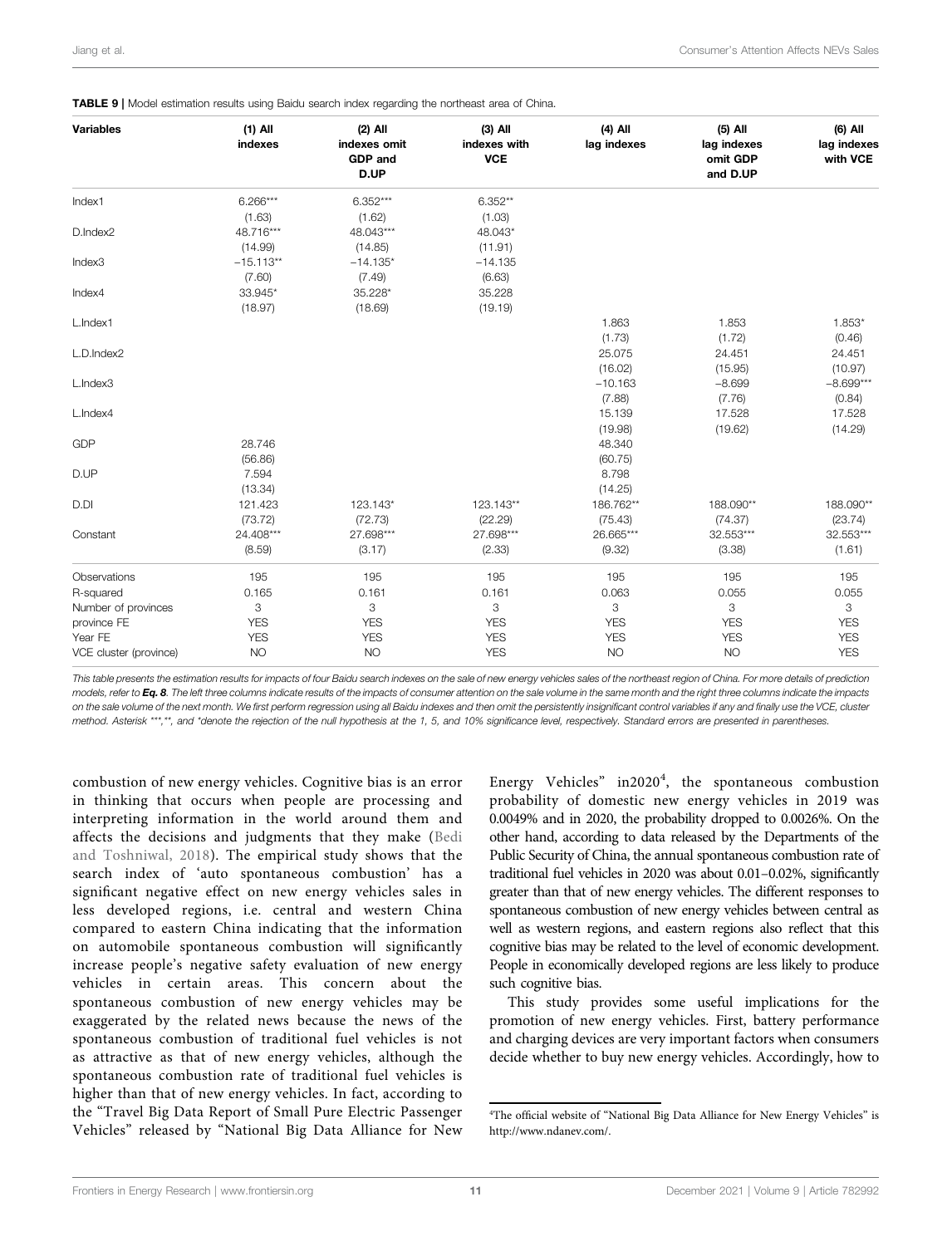improve the range and charging convenience should be the first thing that automobile manufacturers need to solve. Second, the safety of new energy vehicles should be more publicized, so that the cognitive bias that new energy vehicles are more prone to spontaneous combustion can be appropriately alleviated.

This study has several limitations that bode well for future research opportunities. First, as Baidu only provides search index information for specific keywords, some search terms related to new energy vehicles that do not appear in the search database may also provide interesting findings. Therefore, we can further study the impact of consumer attention on new energy vehicles through other proxies. Second, since relevant Baidu search terms can have an impact on the sales of new energy vehicles, we can try to predict the sales by integrating these indexes to provide effective information for new energy vehicle manufacturers and the government. Last, the potential relationship between economic development level and cognitive bias needs to be further demonstrated through social empirical research.

# **REFERENCES**

- <span id="page-12-6"></span>Akalamkam, K., and Mitra, J. K. (2018). Consumer Pre-purchase Search in Online Shopping: Role of Offline and Online Information Sources. Business Perspect. Res. 6 (1), 42–60. doi:[10.1177/2278533717730448](https://doi.org/10.1177/2278533717730448)
- <span id="page-12-26"></span>Bedi, J., and Toshniwal, D. (2018). Empirical Mode Decomposition Based Deep Learning for Electricity Demand Forecasting. IEEE Access 6, 49144–49156. doi:[10.1109/access.2018.2867681](https://doi.org/10.1109/access.2018.2867681)
- <span id="page-12-10"></span>Berkeley, N., Jarvis, D., and Jones, A. (2018). Analysing the Take up of Battery Electric Vehicles: An Investigation of Barriers Amongst Drivers in the UK. Transportation Res. D: Transport Environ. 63, 466–481. doi:[10.1016/](https://doi.org/10.1016/j.trd.2018.06.016) [j.trd.2018.06.016](https://doi.org/10.1016/j.trd.2018.06.016)
- <span id="page-12-15"></span>Egbue, O., and Long, S. (2012). Barriers to Widespread Adoption of Electric Vehicles: An Analysis of Consumer Attitudes and Perceptions. Energy Policy 48, 717–729. doi:[10.1016/j.enpol.2012.06.009](https://doi.org/10.1016/j.enpol.2012.06.009)
- <span id="page-12-17"></span>Egnér, F., and Trosvik, L. (2018). Electric Vehicle Adoption in Sweden and the Impact of Local Policy Instruments. Energy Policy 121, 584–596. doi:[10.1016/](https://doi.org/10.1016/j.enpol.2018.06.040) [j.enpol.2018.06.040](https://doi.org/10.1016/j.enpol.2018.06.040)
- <span id="page-12-12"></span>Fritzsch, B., Wenger, K., Sibbertsen, P., and Ullmann, G. (2020). Can Google Trends Improve Sales Forecasts on a Product Level. Appl. Econ. Lett. 27 (17), 1409–1414. doi[:10.1080/13504851.2019.1686110](https://doi.org/10.1080/13504851.2019.1686110)
- <span id="page-12-14"></span>Funke, S. Á., Sprei, F., Gnann, T., and Plötz, P. (2019). How Much Charging Infrastructure Do Electric Vehicles Need? A Review of the Evidence and International Comparison. Transportation Res. Part D: Transport Environ. 77, 224–242. doi[:10.1016/j.trd.2019.10.024](https://doi.org/10.1016/j.trd.2019.10.024)
- <span id="page-12-13"></span>Geva, T., Oestreicher-Singer, G., Efron, N., and Shimshoni, Y. (2015). Using Forum and Search Data for Sales Prediction of High-Involvement Products. Tomer Geva, Gal Oestreicher-Singer, Niv Efron, Yair Shimshoni. MIS Q. 41, 65–82. doi:[10.25300/MISQ/2017/41.1.04](https://doi.org/10.25300/MISQ/2017/41.1.04)
- <span id="page-12-16"></span>Guo, J., Zhang, X., Gu, F., Zhang, H., and Fan, Y. (2020). Does Air Pollution Stimulate Electric Vehicle Sales? Empirical Evidence from Twenty Major Cities in China. J. Clean. Prod. 249, 119372. doi:[10.1016/](https://doi.org/10.1016/j.jclepro.2019.119372) [j.jclepro.2019.119372](https://doi.org/10.1016/j.jclepro.2019.119372)
- <span id="page-12-2"></span>Hao, Y., Dong, X. Y., Deng, Y. X., Li, L. X., and Ma, Y. (2016). What Influences Personal Purchases of New Energy Vehicles in China? an Empirical Study Based on a Survey of Chinese Citizens. J. Renew. Sust. Energ. 8 (6), 065904. doi:[10.1063/1.4966908](https://doi.org/10.1063/1.4966908)
- <span id="page-12-25"></span>Hausman, J. A. (1978). Specification Tests in Econometrics. Econometrica 46, 1251–1271. doi[:10.2307/1913827](https://doi.org/10.2307/1913827)
- <span id="page-12-9"></span>Higueras-Castillo, E., Molinillo, S., Coca-Stefaniak, J. A., and Liebana-Cabanillas, F. (2020). Potential Early Adopters of Hybrid and Electric Vehicles in Spain-Towards a Customer Profile. Sustainability 12 (11), 4345. doi:[10.3390/](https://doi.org/10.3390/su12114345) [su12114345](https://doi.org/10.3390/su12114345)

## DATA AVAILABILITY STATEMENT

The raw data supporting the conclusion of this article will be made available by the authors, without undue reservation.

## AUTHOR CONTRIBUTIONS

ZJ carried out methodology, coded, and wrote the original manuscript YL collected the data did the review and edition LZ acquired the fund and did the thesis modification.

# FUNDING

Research reported in this publication was supported by funding from the National Natural Science Foundation of China (No. 72071194).

- <span id="page-12-0"></span>Hill, G., Heidrich, O., Creutzig, F., and Blythe, P. (2019). The Role of Electric Vehicles in Near-Term Mitigation Pathways and Achieving the UK's Carbon Budget. Appl. Energ. 251, 113111. doi[:10.1016/j.apenergy.2019.04.107](https://doi.org/10.1016/j.apenergy.2019.04.107)
- <span id="page-12-23"></span>Im, K. S., Pesaran, M. H., and Shin, Y. (2003). Testing for Unit Roots in Heterogeneous Panels. J. Econom. 115 (1), 53–74. doi:[10.1016/s0304-](https://doi.org/10.1016/s0304-4076(03)00092-7) [4076\(03\)00092-7](https://doi.org/10.1016/s0304-4076(03)00092-7)
- <span id="page-12-18"></span>Javid, R. J., and Nejat, A. (2017). A Comprehensive Model of Regional Electric Vehicle Adoption and Penetration. Transport Policy 54, 30–42. doi[:10.1016/](https://doi.org/10.1016/j.tranpol.2016.11.003) [j.tranpol.2016.11.003](https://doi.org/10.1016/j.tranpol.2016.11.003)
- <span id="page-12-8"></span>Jenn, A., Azevedo, I. L., and Ferreira, P. (2013). The Impact of Federal Incentives on the Adoption of Hybrid Electric Vehicles in the United States. Energ. Econ. 40, 936–942. doi:[10.1016/j.eneco.2013.07.025](https://doi.org/10.1016/j.eneco.2013.07.025)
- <span id="page-12-19"></span>Kester, J., Noel, L., Zarazua de Rubens, G., and Sovacool, B. K. (2018). Policy Mechanisms to Accelerate Electric Vehicle Adoption: a Qualitative Review from the Nordic Region. Renew. Sust. Energ. Rev. 94, 719–731. doi[:10.1016/j.rser.2018.05.067](https://doi.org/10.1016/j.rser.2018.05.067)
- <span id="page-12-24"></span>Kim, Y., and Jun, C. H. (2010). A New Approach to Unit Root Testing of Panel Data. Seoul, South Korea: Korea Inst. Ind. Eng., 1462–1469.
- <span id="page-12-20"></span>Langbroek, J. H. M., Franklin, J. P., and Susilo, Y. O. (2016). The Effect of Policy Incentives on Electric Vehicle Adoption. Energy Policy 94, 94–103. doi[:10.1016/](https://doi.org/10.1016/j.enpol.2016.03.050) [j.enpol.2016.03.050](https://doi.org/10.1016/j.enpol.2016.03.050)
- <span id="page-12-22"></span>Levin, A., Lin, C.-F., and James Chu, C.-S. (2002). Unit Root Tests in Panel Data: Asymptotic and Finite-Sample Properties. J. Econom. 108 (1), 1–24. doi[:10.1016/s0304-4076\(01\)00098-7](https://doi.org/10.1016/s0304-4076(01)00098-7)
- <span id="page-12-3"></span>Liao, F., Molin, E., Timmermans, H., and van Wee, B. (2019). Consumer Preferences for Business Models in Electric Vehicle Adoption. Transport Policy 73, 12–24. doi:[10.1016/j.tranpol.2018.10.006](https://doi.org/10.1016/j.tranpol.2018.10.006)
- <span id="page-12-7"></span>Ma, S.-C., Fan, Y., and Feng, L. (2017). An Evaluation of Government Incentives for New Energy Vehicles in China Focusing on Vehicle Purchasing Restrictions. Energy Policy 110, 609–618. doi[:10.1016/j.enpol.2017.07.057](https://doi.org/10.1016/j.enpol.2017.07.057)
- <span id="page-12-11"></span>Ma, S.-C., Fan, Y., Guo, J.-F., Xu, J.-H., and Zhu, J. (2019). Analysing Online Behaviour to Determine Chinese Consumers' Preferences for Electric Vehicles. J. Clean. Prod. 229, 244–255. doi:[10.1016/j.jclepro.2019.04.374](https://doi.org/10.1016/j.jclepro.2019.04.374)
- <span id="page-12-4"></span>Maheshwari, P., Seth, N., and Gupta, A. K. (2016). An Empirical Approach to Consumer Buying Behavior in Indian Automobile Sector. Ind. Commercial Train. 48 (3), 156–162. doi[:10.1108/ict-09-2015-0061](https://doi.org/10.1108/ict-09-2015-0061)
- <span id="page-12-21"></span>Mersky, A. C., Sprei, F., Samaras, C., and Qian, Z. (2016). Effectiveness of Incentives on Electric Vehicle Adoption in Norway. Transportation Res. Part D: Transport Environ. 46, 56–68. doi[:10.1016/j.trd.2016.03.011](https://doi.org/10.1016/j.trd.2016.03.011)
- <span id="page-12-5"></span>Mitchell, V. W., and Prince, G. (1993). Retailing to Experienced and Inexperienced Consumers: A Perceived Risk Approach. West Yorkshire, UK: International Journal of Retail & Distribution Management.
- <span id="page-12-1"></span>Mock, P., and Yang, Z. (2014). Driving Electrification: A Global Comparison of Fiscal Incentive Policy for Electric vehiclesICCT, the Internationa council on Clean Transportation.